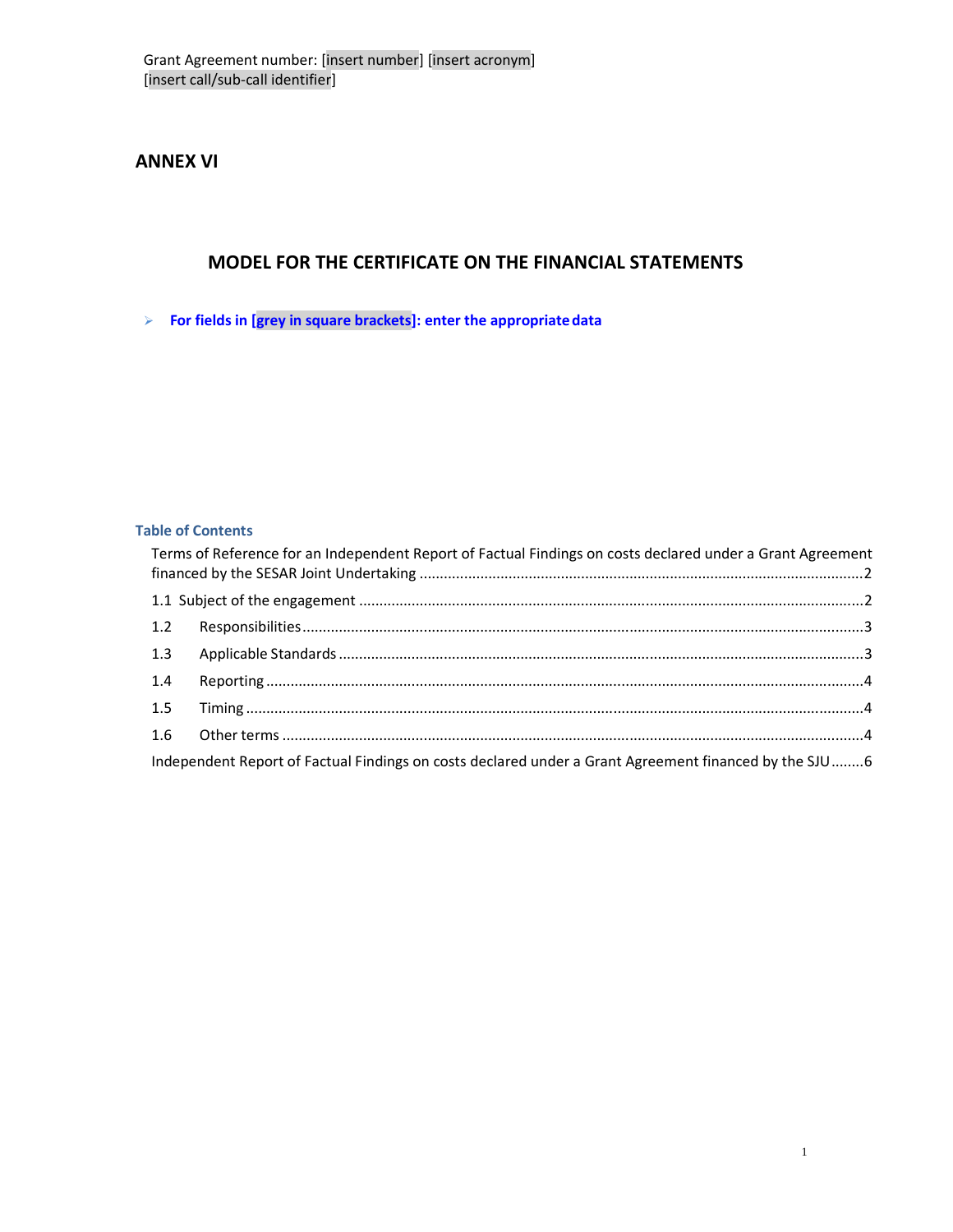### **Terms of Reference for an Independent Report of Factual Findings on costs declared under a Grant Agreement financed by the SESAR Joint Undertaking**

This document sets out the '**Terms of Reference (ToR)**' under which

*[OPTION 1: [insert name of the beneficiary] ('the Beneficiary')] [OPTION 2: [insert name of the linked third party] ('the Linked Third Party'), third party linked to the Beneficiary [insert name of the beneficiary] ('the Beneficiary')]* 

agrees to engage

#### [**insert legal name of the auditor**] ('the Auditor')

to produce an independent report of factual findings ('the Report') concerning the Financial Statement(s)1 drawn up by the *[Beneficiary] [Linked Third Party]* for the grant agreement [insert number of the grant agreement, title of the action, acronym and duration from/to] ('the Agreement'), and

to issue a Certificate on the Financial Statements' ('CFS') referred to in Article I.4.4 of the Agreement based on the compulsory reporting template stipulated by the SJU.

The Agreement has been concluded between the Beneficiary and *SESAR Joint Undertaking (the "SJU).* 

The SJU is mentioned as a signatory of the Agreement with the Beneficiary only. The SJU is not a party to this engagement.

#### **1.1 Subject of the engagement**

The coordinator must submit to the SJU the final report within 60 days following the end of the last reporting period which should include, amongst other documents, certified financial statements for each beneficiary and for each linked third party that requests a total contribution of EUR 325 000 or more, as reimbursement of actual costs and unit costs calculated on the basis of its usual cost accounting practices (see Article I.4.4 of the Agreement). The certified financial statements must cover all reporting periods of the beneficiary or linked third party indicated above.

The Beneficiary must submit to the coordinator the certified financial statements for itself and for its linked third party(ies), if the certified financial statement must be included in the final report according to Article I.4.4 of the Agreement.

The CFS is composed of two separate documents:

- The Terms of Reference ('the ToR') to be signed by the *[Beneficiary] [Linked Third Party]*  and the Auditor;
- The Auditor's Independent Report of Factual Findings ('the Report') to be issued on the Auditor's letterhead, dated, stamped and signed by the Auditor (or the competent public officer) which includes the agreed-upon procedures ('the Procedures') to be performed by the Auditor, and the standard factual findings ('the Findings') to be confirmed by the Auditor.

 $1$  By which costs under the Agreement are declared (see template 'Model Financial Statements' in Annex 4 to the Grant Agreement).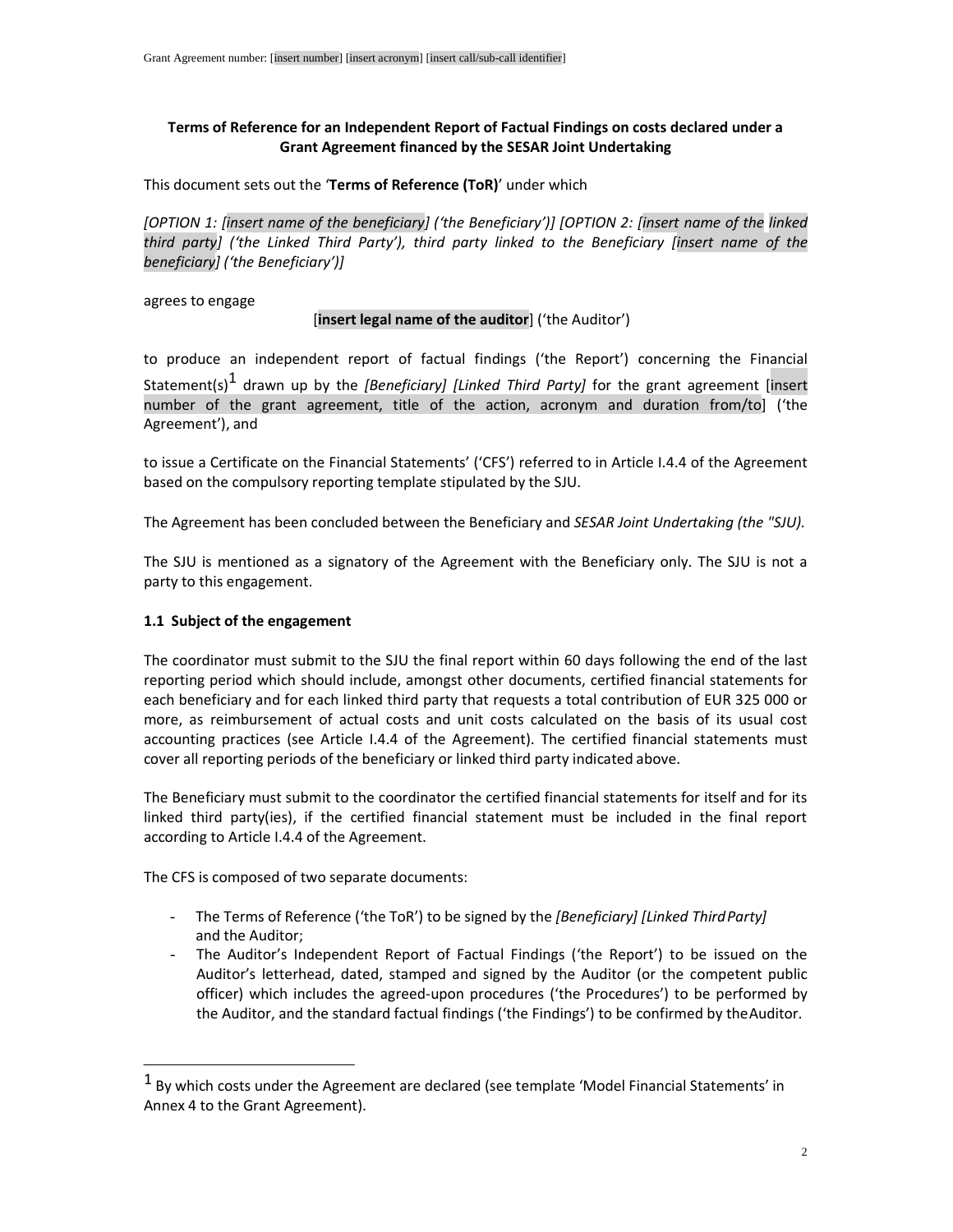If the CFS must be included in the final report according to Article I.4.4 of the Agreement, the request for payment of the balance relating to the Agreement cannot be made without the CFS. However, the payment for reimbursement of costs covered by the CFS does not preclude the SJU, the Commission, the European Anti-Fraud Office and the European Court of Auditors from carrying out checks, reviews, audits and investigations in accordance with Article II.27 of the Agreement.

### **1.2 Responsibilities**

### The *[Beneficiary] [Linked Third Party]:*

- must draw up the Financial Statement(s) for the action financed by the Agreement in compliance with the obligations under the Agreement. The Financial Statement(s) must be drawn up according to the *[Beneficiary's] [Linked Third Party's]* accounting and bookkeeping system and the underlying accounts and records;
- must send the Financial Statement(s) to the Auditor;
- is responsible and liable for the accuracy of the Financial Statement(s);
- is responsible for the completeness and accuracy of the information provided to enable the Auditor to carry out the Procedures. It must provide the Auditor with a written representation letter supporting these statements. The written representation letter must state the period covered by the statements and must be dated;
- accepts that the Auditor cannot carry out the Procedures unless it is given full access to the *[Beneficiary's] [Linked Third Party's]* staff and accounting as well as any other relevant records and documentation.

The Auditor:

- *[Option 1 by default:* is qualified to carry out statutory audits of accounting documents in accordance with Directive 2006/43/EC of the European Parliament and of the Council of 17 May 2006 on statutory audits of annual accounts and consolidated accounts, amending Council Directives 78/660/EEC and 83/349/EEC and repealing Council Directive 84/253/EEC or similar national regulations*]*.
- *[Option 2 if the Beneficiary or Linked Third Party has an independent Public Officer:* is a competent and independent Public Officer for which the relevant national authorities have established the legal capacity to audit the Beneficiary*].*
- *[Option 3 if the Beneficiary or Linked Third Party is an international organisation:* is an [internal] [external] auditor in accordance with the internal financial regulations and procedures of the international organisation*].*

The Auditor:

- must be independent from the Beneficiary *[and the Linked Third Party]*, in particular, it must not have been involved in preparing the *[Beneficiary's] [Linked Third Party's]* Financial Statement(s);
- must plan work so that the Procedures may be carried out and the Findings may be assessed;
- must adhere to the Procedures laid down and the compulsory report format;
- must carry out the engagement in accordance with this ToR;
- must document matters which are important to support the Report;
- must base its Report on the evidence gathered;
- must submit the Report to the *[Beneficiary] [Linked Third Party]*.

The Commission sets out the Procedures to be carried out by the Auditor. The Auditor is not responsible for their suitability or pertinence. As this engagement is not an assurance engagement, the Auditor does not provide an audit opinion or a statement of assurance.

#### **1.3 Applicable Standards**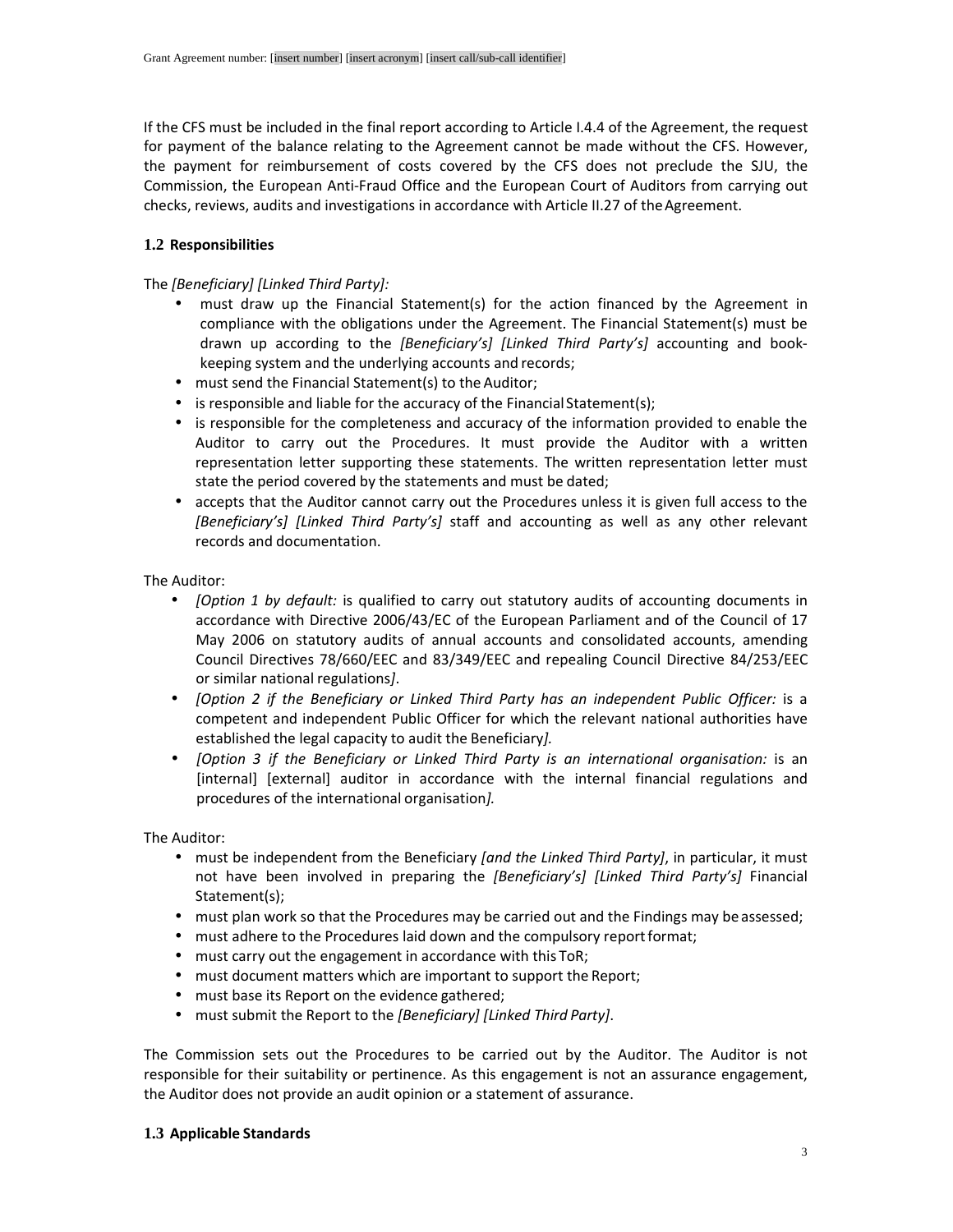The Auditor must comply with these Terms of Reference and with $^2$ :

- the International Standard on Related Services ('ISRS') 4400 *Engagements to perform Agreedupon Procedures regarding Financial Information* as issued by the International Auditing and Assurance Standards Board (IAASB);
- the *Code of Ethics for Professional Accountants* issued by the International Ethics Standards Board for Accountants (IESBA). Although ISRS 4400 states that independence is not a requirement for engagements to carry out agreed-upon procedures, the JU requires that the Auditor also complies with the Code's independence requirements.

The Auditor's Report must state that there is no conflict of interests in establishing this Report between the Auditor and the Beneficiary *[and the Linked Third Party]*, and must specify - if the service is invoiced - the total fee paid to the Auditor for providing the Report.

### **1.4 Reporting**

The Report must be written in the language of the Agreement (see Article 20.7).

Under Article II.27 of the Agreement, the SJU, the Commission, the European Anti-Fraud Office and the Court of Auditors have the right to audit any work that is carried out under the action and for which costs are declared from the European Union budget. This includes work related to this engagement. The Auditor must provide access to all working papers (e.g. recalculation of hourly rates, verification of the time declared for the action) related to this assignment if the SJU, the Commission, the European Anti-Fraud Office or the European Court of Auditors requests them.

### **1.5 Timing**

The Report must be provided by *[*dd Month yyyy*]*.

#### **1.6 Other terms**

[*The [Beneficiary] [Linked Third Party] and the Auditor can use this section to agree other specific terms, such as the Auditor's fees, liability, applicable law, etc. Those specific terms must not contradict the terms specified above.*]

| [legal name of the Auditor] | [legal name of the [Beneficiary][Linked Third Party]]                                         |
|-----------------------------|-----------------------------------------------------------------------------------------------|
|                             | [name & function of authorised representative] [name & function of authorised representative] |
| [dd Month yyyy]             | [dd Month yyyy]                                                                               |
| Signature of the Auditor    | Signature of the <i>[Beneficiary][Linked Third Party]</i>                                     |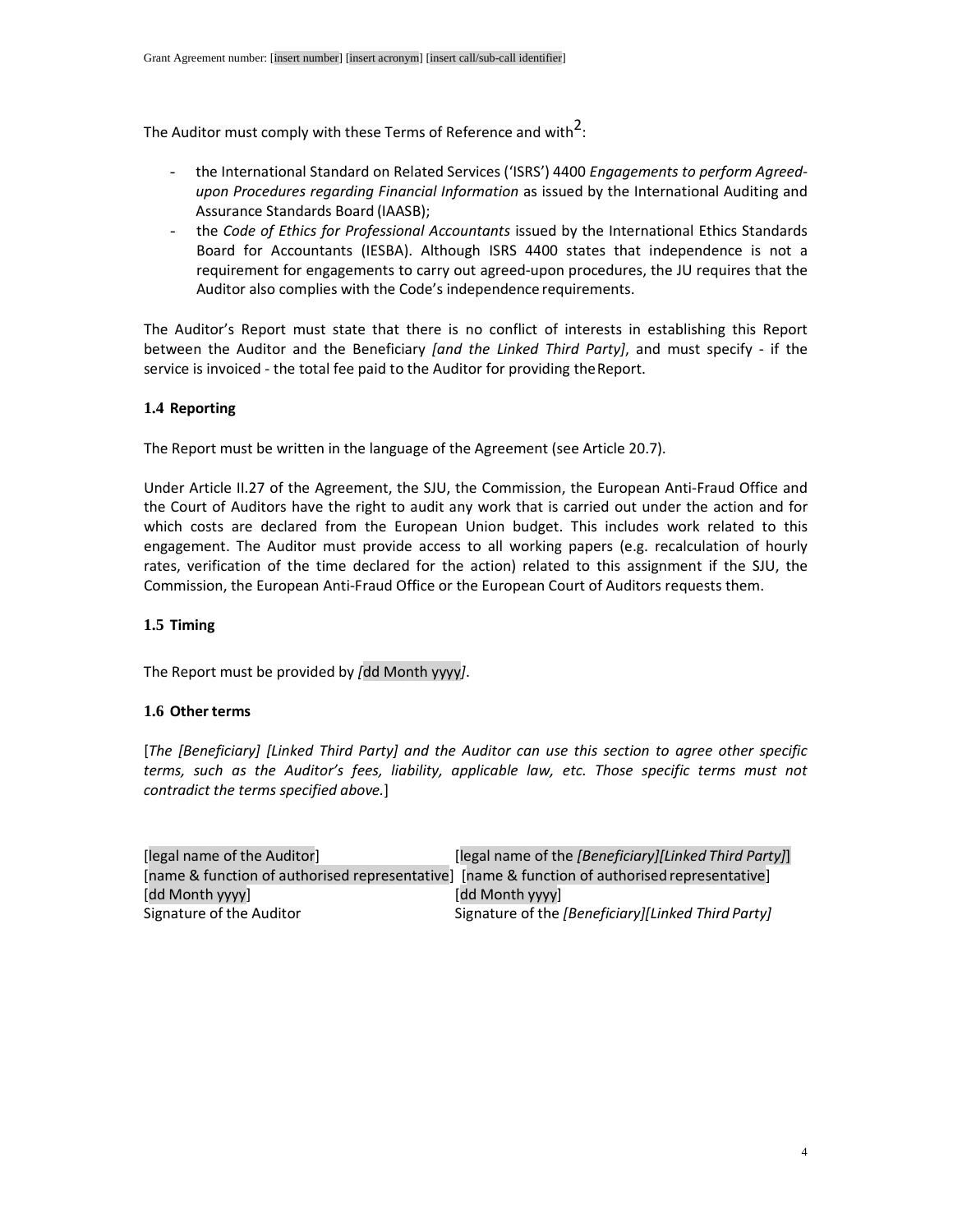2 Supreme Audit Institutions applying INTOSAI-standards may carry out the Procedures according to the corresponding International Standards of Supreme Audit Institutions and code of ethics issued by INTOSAI instead of the International Standard on Related Services ('ISRS') 4400 and the Code of Ethics for Professional Accountants issued by the IAASB and the IESBA.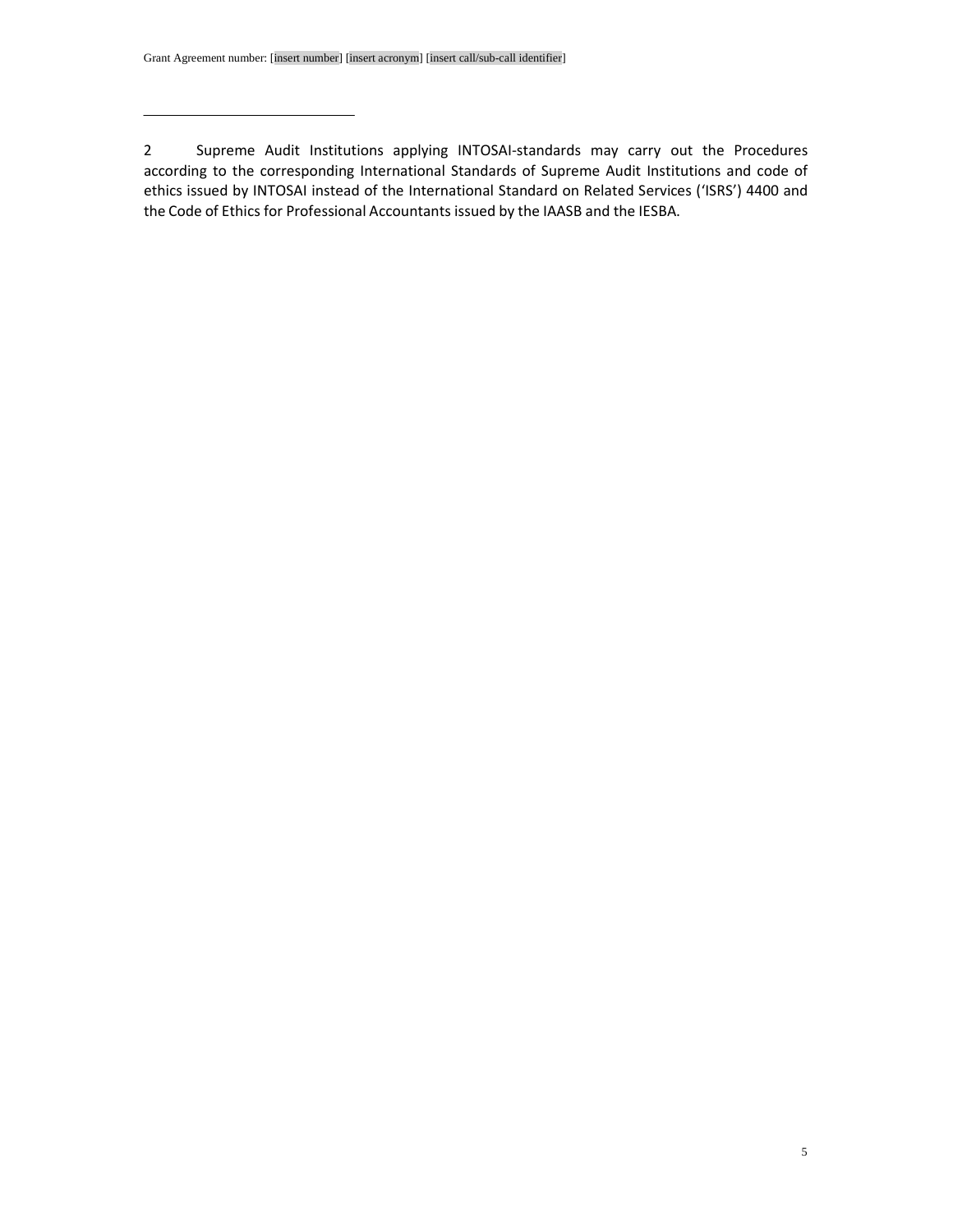### **Independent Report of Factual Findings on costs declared under a Grant Agreement financed by the SJU**

*(To be printed on the Auditor's letterhead)* 

To [ name of contact person(s)], [Position] [ [*Beneficiary's*] [*Linked Third Party's*] name ] [ Address] [ dd Month yyyy]

Dear [Name of contact person(s)],

As agreed under the terms of reference dated [dd Month yyyy]

with *[OPTION 1: [insert name of the beneficiary] ('the Beneficiary')] [OPTION 2: [insert name of the linked third party] ('the Linked Third Party'), third party linked to the Beneficiary [insert name of the beneficiary] ('the Beneficiary')],* 

| we.               | [name of the auditor] ('the Auditor'),                  |
|-------------------|---------------------------------------------------------|
| established       | [full                                                   |
| at                | address/city/state/province/country],                   |
| represented<br>by | [name and function of an authorised<br>representative], |

have carried out the procedures agreed with you regarding the costs declared in the Financial Statement(s)3 of the *[Beneficiary] [Linked Third Party]* concerning the grant agreement [insert grant agreement reference: number, title of the action and acronym] ('the Agreement'),

with a total cost declared of [total amount] EUR,

and a total of actual costs and 'direct personnel costs declared as unit costs calculated in accordance with the [*Beneficiary's*] [*Linked Third Party's*] usual cost accounting practices' declared of

[sum of total actual costs and total direct personnel costs declared as unit costs calculated in accordance with the *[Beneficiary's] [Linked Third Party's]* usual cost accounting practices] EUR

and **hereby provide our Independent Report of Factual Findings ('the Report')** using the compulsory report format agreed with you.

#### **The Report**

Our engagement was carried out in accordance with the terms of reference ('the ToR') appended to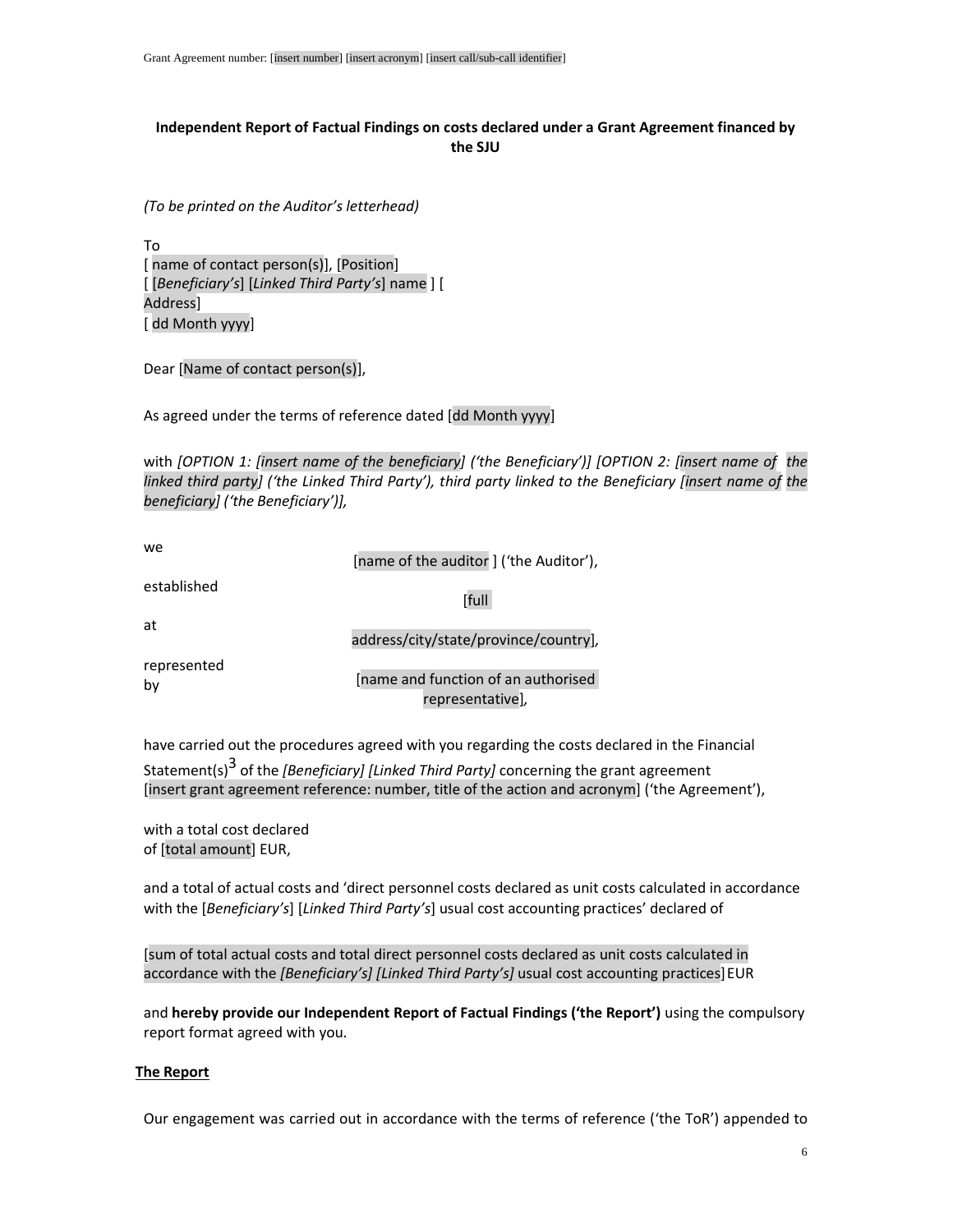Grant Agreement number: [insert number] [insert acronym] [insert call/sub-call identifier] this Report. The Report includes the agreed-upon procedures ('the Procedures') carried out and the standard factual findings ('the Findings') examined.

<sup>3</sup> By which the Beneficiary declares costs under the Agreement (see template 'Model Financial Statement' in Annex 4 to the Agreement).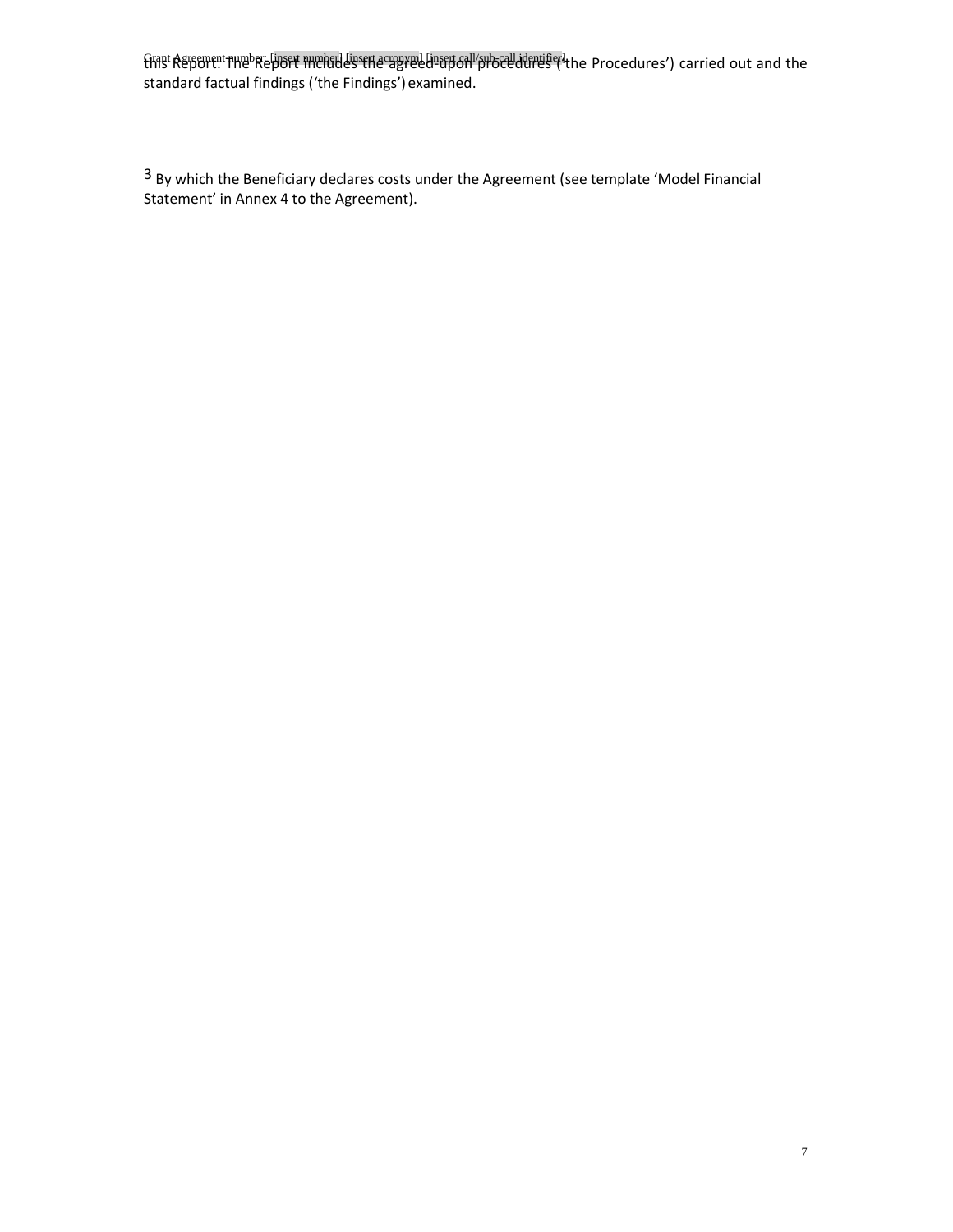The Procedures were carried out solely to assist the SJU in evaluating whether the [*Beneficiary's*] [*Linked Third Party's*] costs in the accompanying Financial Statement(s) were declared in accordance with the Agreement. The SJU draws its own conclusions from the Report and any additional information it may require.

The scope of the Procedures was defined by the Commission*.* Therefore, the Auditor is not responsible for their suitability or pertinence. Since the Procedures carried out constitute neither an audit nor a review made in accordance with International Standards on Auditing or International Standards on Review Engagements, the Auditor does not give a statement of assurance on the Financial Statements.

Had the Auditor carried out additional procedures or an audit of the *[Beneficiary's] [Linked Third Party's]* Financial Statements in accordance with International Standards on Auditing or International Standards on Review Engagements, other matters might have come to its attention and would have been included in the Report.

#### **Not applicable Findings**

We examined the Financial Statement(s) stated above and considered the following Findings not applicable:

*Explanation (to be removed from the Report):* 

*If a Finding was not applicable, it must be marked as 'N.A.' ('Not applicable') in the corresponding row on the right-hand column of the table and means that the Finding did not have to be corroborated by the Auditor and the related Procedure(s) did not have to be carried out.* 

*The reasons of the non-application of a certain Finding must be obvious i.e.* 

- *i) if no cost was declared under a certain category then the related Finding(s) and Procedure(s) are not applicable;*
- *ii) if the condition set to apply certain Procedure(s) are not met the related Finding(s) and those Procedure(s) are not applicable. For instance, for 'beneficiaries with accounts established in a currency other than euro' the Procedure and Finding related to 'beneficiaries with accounts established in euro' are not applicable. Similarly, if no additional remuneration is paid, the related Finding(s) and Procedure(s) for additional remuneration are not applicable.*

**List here all Findings considered not applicable for the present engagement and explain the reasons of the non-applicability. ….** 

#### **Exceptions**

Apart from the exceptions listed below, the *[Beneficiary] [Linked Third Party]* provided the Auditor all the documentation and accounting information needed by the Auditor to carry out the requested Procedures and evaluate the Findings.

*Explanation (to be removed from the Report):*

- *If the Auditor was not able to successfully complete a procedure requested, it must be marked as 'E' ('Exception') in the corresponding row on the right-hand column of the table. The reason such as the inability to reconcile key information or the unavailability of data that prevents the Auditor from carrying out the Procedure must be indicated below.*
- *If the Auditor cannot corroborate a standard finding after having carried out the corresponding procedure, it must also be marked as 'E' ('Exception') and, where possible, the reasons why the Finding was not fulfilled and its possible impact must be explained here below.*

**List here any exceptions and add any information on the cause and possible consequences of each exception, if known. If the exception is quantifiable, include the corresponding amount.**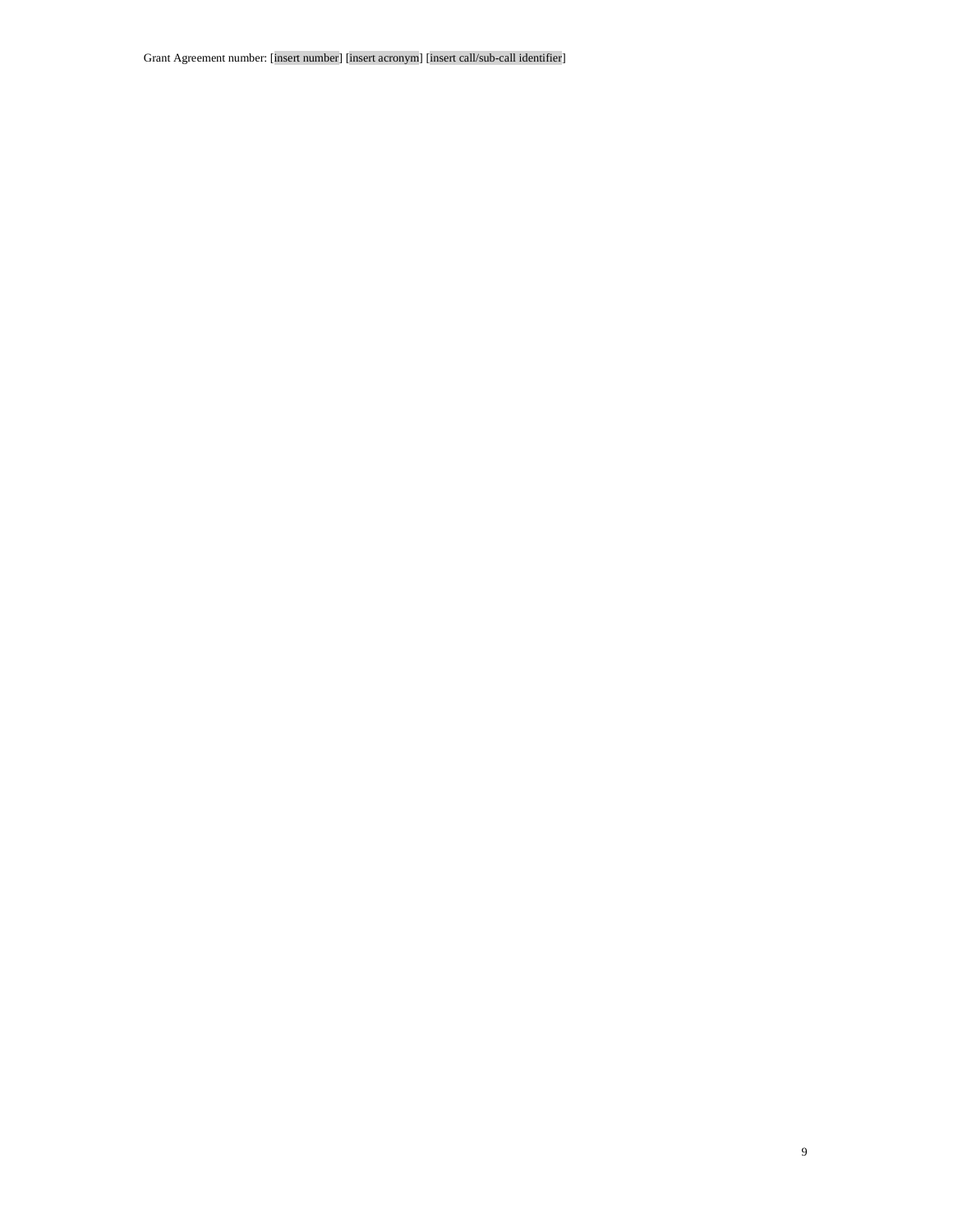*Example (to be removed from the Report):* 

- *1. The Beneficiary was unable to substantiate the Finding number 1 on … because ….*
- *2. Finding number 30 was not fulfilled because the methodology used by the Beneficiary to calculate unit costs was different from the one approved by the Commission. The differences were as follows: …*
- *3. After carrying out the agreed procedures to confirm the Finding number 31, the Auditor found a difference of EUR. The difference can be explained by …*

## **Further Remarks**

In addition to reporting on the results of the specific procedures carried out, the Auditor would like to make the following general remarks:

 *Example (to be removed from the Report):* 

- *1. Regarding Finding number 8 the conditions for additional remuneration were considered as fulfilled because …*
- *2. In order to be able to confirm the Finding number 15 we carried out the following additional procedures: ….*

### **Use of this Report**

This Report may be used only for the purpose described in the above objective. It was prepared solely for the confidential use of the *[Beneficiary] [Linked Third Party]* and the SJU, and only to be submitted to the SJU in connection with the requirements set out in Article II.27 of the Agreement. The Report may not be used by the *[Beneficiary] [Linked Third Party]* or by the SJU, nor may it be distributed to any other parties. The SJU may only disclose the Report to authorised parties, in particular to the European Anti- Fraud Office (OLAF) and the European Court of Auditors.

This Report relates only to the Financial Statement(s) submitted to the SJU by the *[Beneficiary] [Linked Third Party]* for the Agreement. Therefore, it does not extend to any other of the [*Beneficiary's*] [*Linked Third Party's*] Financial Statement(s).

There was no conflict of interest<sup>4</sup> between the Auditor and the Beneficiary *[and Linked Third Party]* in establishing this Report. The total fee paid to the Auditor for providing the Report was EUR (including EUR of deductible VAT).

We look forward to discussing our Report with you and would be pleased to provide any further information or assistance.

[legal name of the Auditor] [name and function of an authorised representative] [dd Month yyyy] Signature of the Auditor

<sup>&</sup>lt;sup>4</sup> A conflict of interest arises when the Auditor's objectivity to establish the certificate is compromised in fact or in appearance when the Auditor for instance:

<sup>-</sup> was involved in the preparation of the Financial Statements;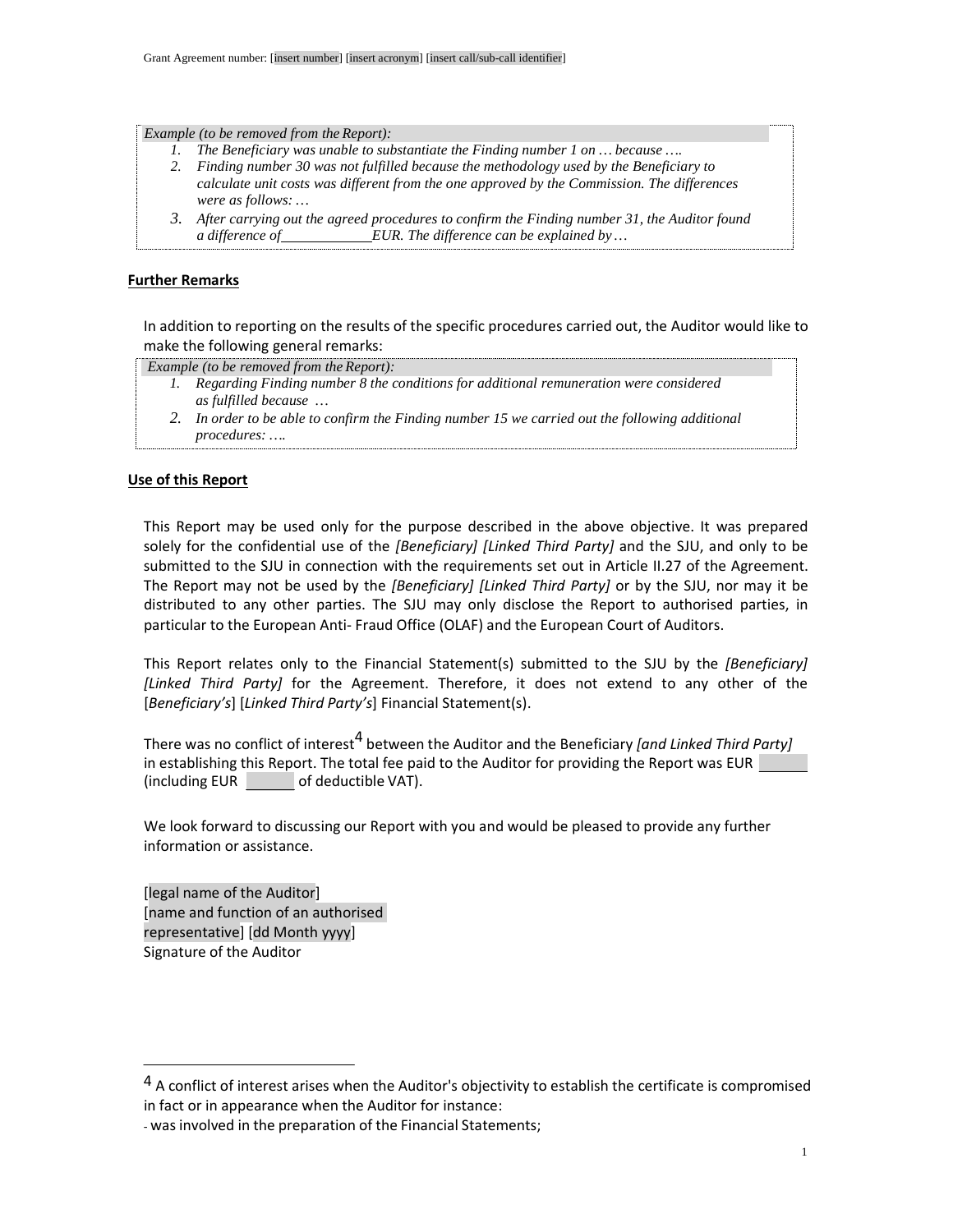- -stands to benefit directly should the certificate be accepted;
- has a close relationship with any person representing the beneficiary;
- is a director, trustee or partner of the beneficiary; or
- is in any other situation that compromises his or her independence or ability to establish the certificate impartially.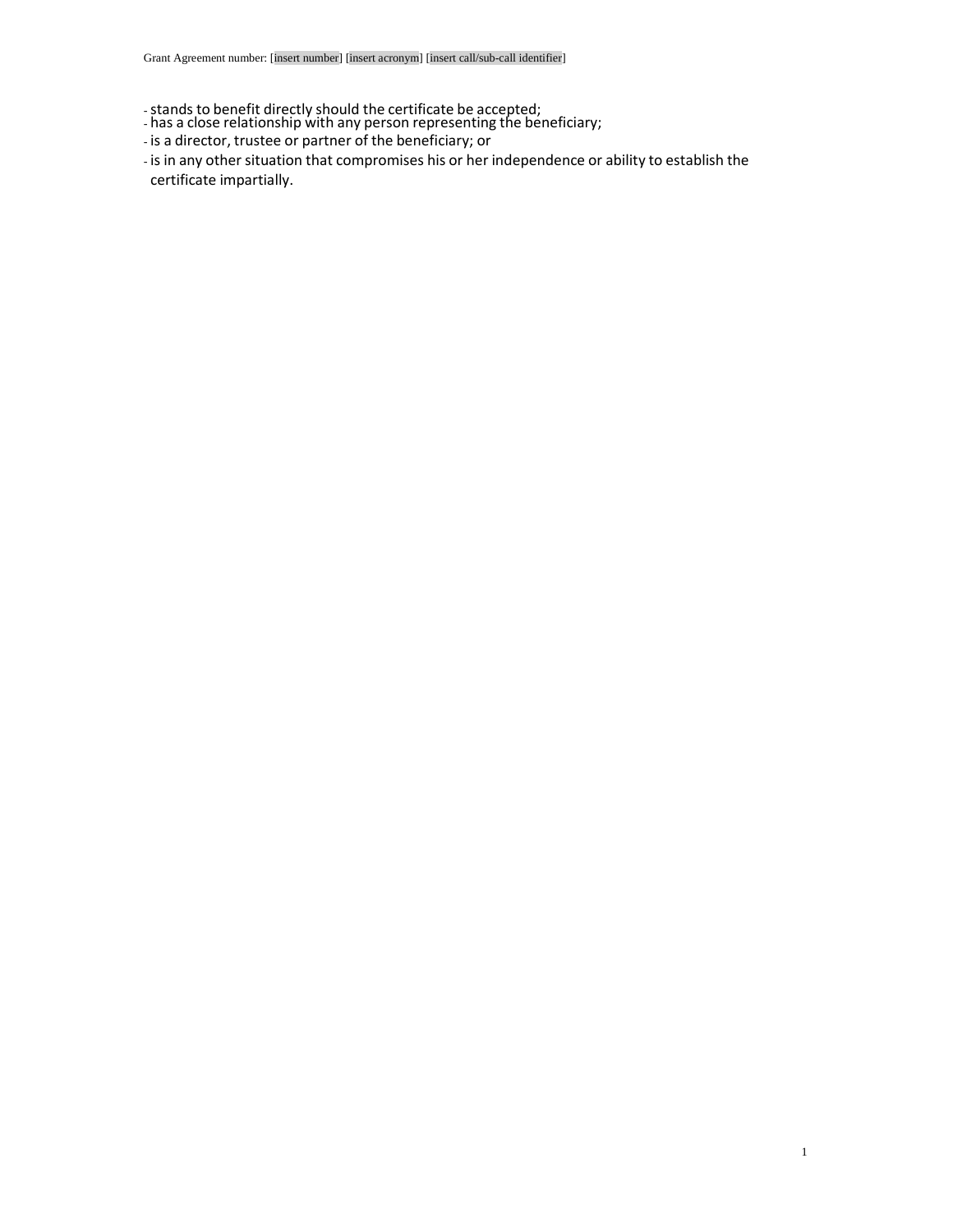#### **Agreed-upon procedures to be performed and standard factual findings to be confirmed by the Auditor**

The SJU reserves the right to i) provide the auditor with additional guidance regarding the procedures to be followed or the facts to be ascertained and the way in which to present them (this may include sample coverage and findings) or to ii) change the procedures, by notifying the Beneficiary in writing. The procedures carried out by the auditor to confirm the standard factual finding are listed in the table below.

If this certificate relates to a Linked Third Party, any reference here below to 'the Beneficiary' is to be considered as a reference to 'the Linked Third Party'.

The 'result' column has three different options: 'C', 'E' and 'N.A.':

- $\triangleright$  'C' stands for 'confirmed' and means that the auditor can confirm the 'standard factual finding' and, therefore, there is no exception to be reported.<br>So it's stands for (succetion' and means that the Auditor carri
- $\triangleright$  'E' stands for 'exception' and means that the Auditor carried out the procedures but cannot confirm the 'standard factual finding', or that the  $\triangleright$ Auditor was not able to carry out a specific procedure (e.g. because it was impossible to reconcile key information or data were unavailable),
- $\triangleright$  'N.A.' stands for 'not applicable' and means that the Finding did not have to be examined by the Auditor and the related Procedure(s) did not have  $\triangleright$  the average of the axe conditation of a sentile Finding must to be carried out. The reasons of the non-application of a certain Finding must be obvious i.e. i) if no cost was declared under a certain category then the related Finding(s) and Procedure(s) are not applicable; ii) if the condition set to apply certain Procedure(s) are not met then the related Finding(s) and Procedure(s) are not applicable. For instance, for 'beneficiaries with accounts established in a currency other than the euro' the Procedure related to 'beneficiaries with accounts established in euro' is not applicable. Similarly, if no additional remuneration is paid, the related Finding(s) and Procedure(s) for additional remuneration are not applicable.

| <b>Ref</b> | <b>Procedures</b>                                                                                                                                                                                                                                                                                                                                                                                                                         | <b>Standard factual finding</b> | <b>Result</b><br>(C/E)<br>N.A. |
|------------|-------------------------------------------------------------------------------------------------------------------------------------------------------------------------------------------------------------------------------------------------------------------------------------------------------------------------------------------------------------------------------------------------------------------------------------------|---------------------------------|--------------------------------|
| A          | ACTUAL PERSONNEL COSTS AND UNIT COSTS CALCULATED BY THE BENEFICIARY IN ACCORDANCE WITH ITS USUAL COST ACCOUNTING PRACTICE                                                                                                                                                                                                                                                                                                                 |                                 |                                |
|            | The Auditor draws a sample of persons whose costs were declared in the Financial Statement(s)<br>to carry out the procedures indicated in the consecutive points of this section A.                                                                                                                                                                                                                                                       |                                 |                                |
|            | (The sample should be selected randomly so that it is representative. Full coverage is required if<br>there are fewer than 10 people (including employees, natural persons working under a direct<br>contract and personnel seconded by a third party), otherwise the sample should have a minimum<br>of 10 people, or 10% of the total, whichever number is the highest)<br>people out of the total of<br>The Auditor sampled<br>people. |                                 |                                |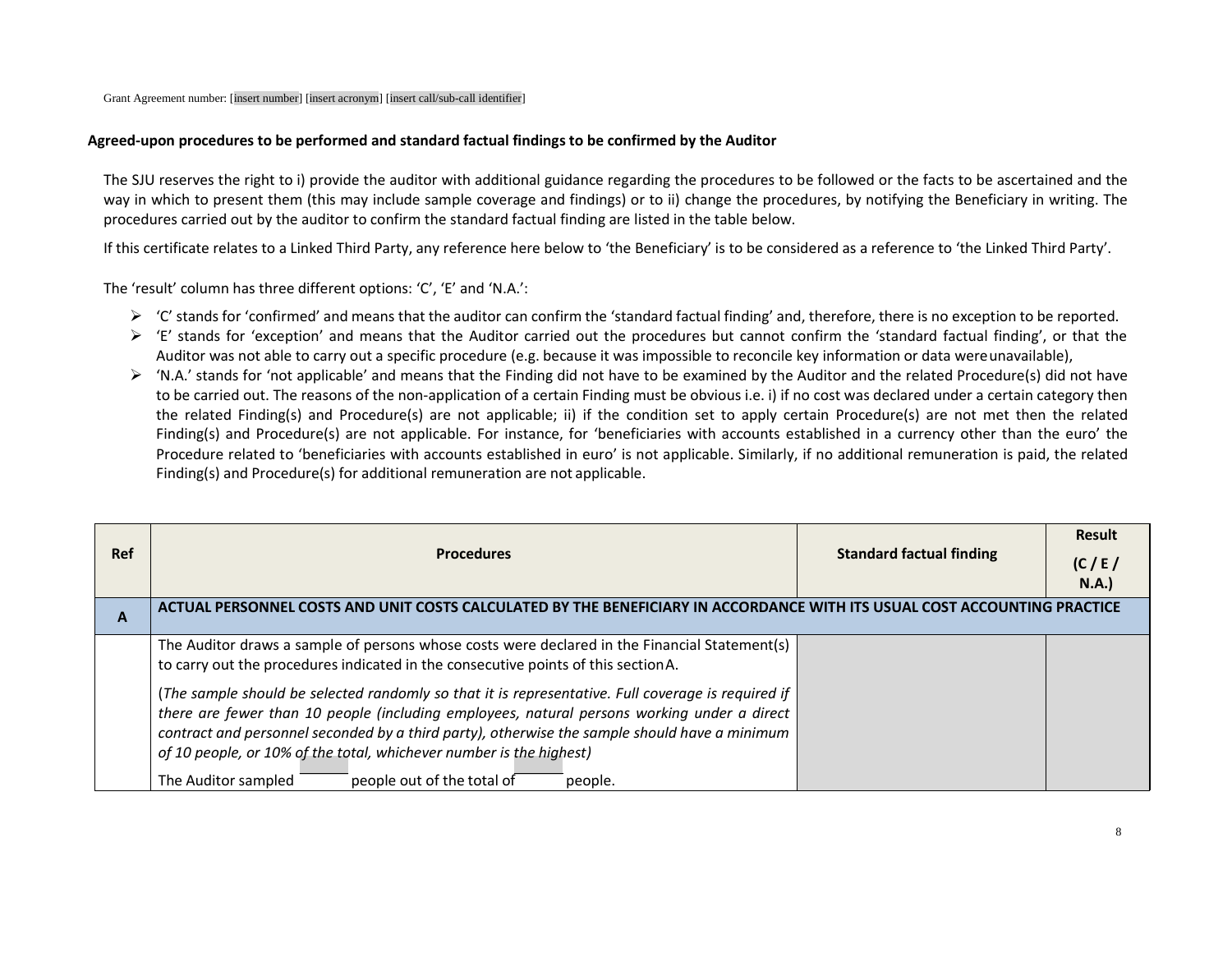| <b>Ref</b> | <b>Procedures</b>                                                                                                                                                                                                                                                                                                                                                                                                                                                                                                                                                                                                                                                                                                                                                                                                                                                                                                                                                                                                                                                                                                                                                                                                                                                                                                                                                                                                                                                                                                                                          | <b>Standard factual finding</b>                                                                                                                                                                                                                                                                                                                                                                                                                                                                                                                                                                                                                                                                                                                          | <b>Result</b><br>(C/E) |
|------------|------------------------------------------------------------------------------------------------------------------------------------------------------------------------------------------------------------------------------------------------------------------------------------------------------------------------------------------------------------------------------------------------------------------------------------------------------------------------------------------------------------------------------------------------------------------------------------------------------------------------------------------------------------------------------------------------------------------------------------------------------------------------------------------------------------------------------------------------------------------------------------------------------------------------------------------------------------------------------------------------------------------------------------------------------------------------------------------------------------------------------------------------------------------------------------------------------------------------------------------------------------------------------------------------------------------------------------------------------------------------------------------------------------------------------------------------------------------------------------------------------------------------------------------------------------|----------------------------------------------------------------------------------------------------------------------------------------------------------------------------------------------------------------------------------------------------------------------------------------------------------------------------------------------------------------------------------------------------------------------------------------------------------------------------------------------------------------------------------------------------------------------------------------------------------------------------------------------------------------------------------------------------------------------------------------------------------|------------------------|
| A.1        | <b>PERSONNEL COSTS</b><br>For the persons included in the sample and working under an employment contract or<br>equivalent act (general procedures for individual actual personnel costs and personnel costs<br>declared as unit costs)<br>To confirm standard factual findings 1-5 listed in the next column, the Auditor reviewed<br>following information/documents provided by the Beneficiary:<br>a list of the persons included in the sample indicating the period(s) during which they<br>$\circ$<br>worked for the action, their position (classification or category) and type of contract;<br>the payslips of the employees included in the sample;<br>$\circ$<br>reconciliation of the personnel costs declared in the Financial Statement(s) with the<br>O<br>accounting system (project accounting and general ledger) and payroll system;<br>information concerning the employment status and employment conditions of<br>$\Omega$<br>personnel included in the sample, in particular their employment contracts or<br>equivalent;<br>the Beneficiary's usual policy regarding payroll matters (e.g. salary policy, overtime<br>$\circ$<br>policy, variable pay);<br>applicable national law on taxes, labour and social security and<br>$\circ$<br>any other document that supports the personnel costs declared.<br>$\circ$<br>The Auditor also verified the eligibility of all components of the retribution (see Article II.19 of<br>the grant agreement) and recalculated the personnel costs for employees included in the<br>sample. | 1) The employees were i) directly<br>hired by the Beneficiary in<br>accordance with its national<br>ii)<br>legislation,<br>under<br>the<br>Beneficiary's<br>technical<br>sole<br>supervision and responsibility<br>and<br>iii)<br>remunerated<br>in<br>accordance<br>with<br>the<br>Beneficiary's usual practices.<br>2) Personnel costs were recorded<br>in the Beneficiary's accounts/<br>payroll system.<br>adequately<br>3)<br>Costs<br>were<br>supported and reconciled with<br>the<br>accounts<br>and<br>payroll<br>records.<br>4) Personnel costs did not contain<br>any ineligible elements.<br>5) There were no discrepancies<br>between the personnel costs<br>charged to the action and the<br>costs<br>recalculated<br>by<br>the<br>Auditor. | N.A.                   |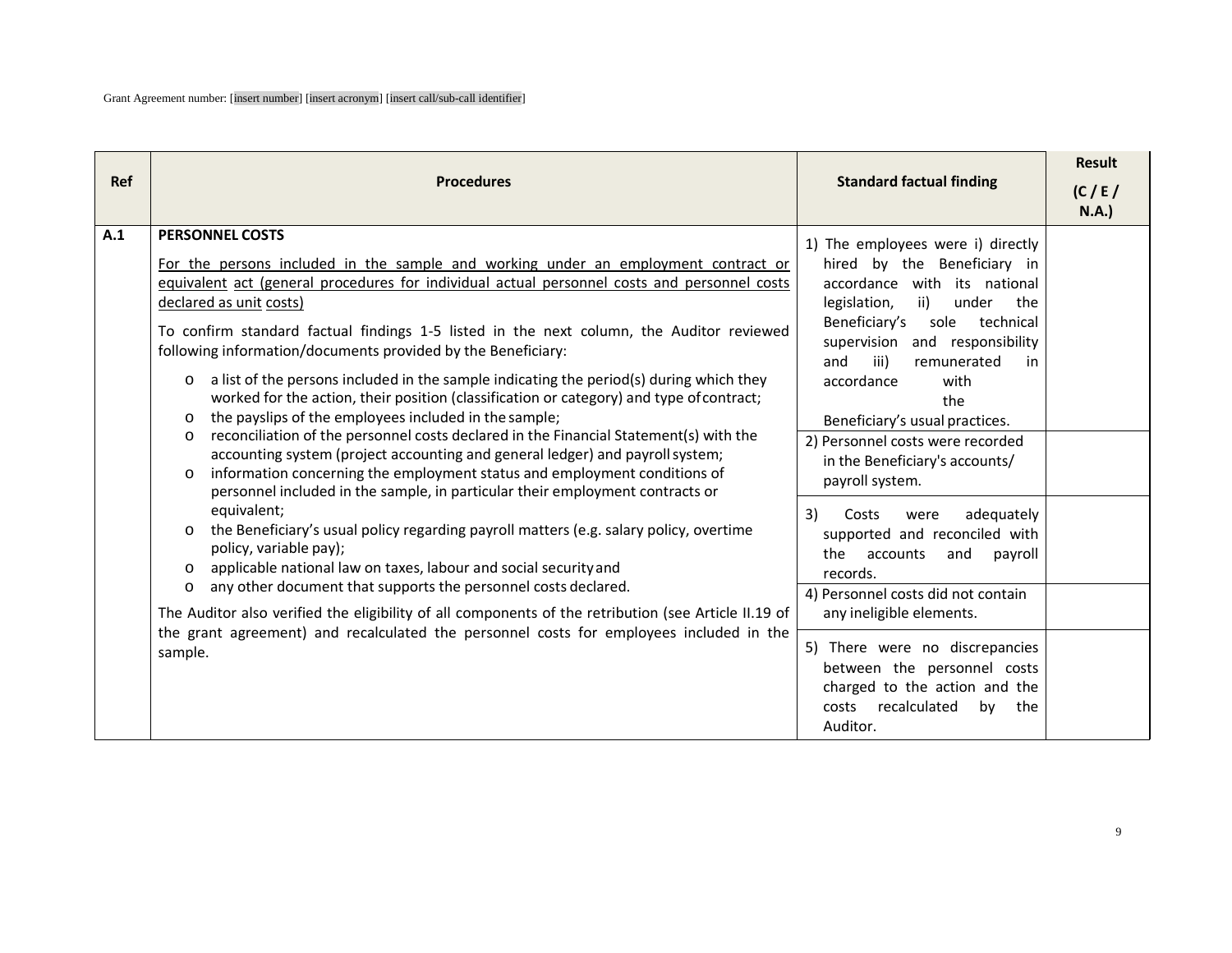| Further procedures if 'additional remuneration' is paid                               | Beneficiary<br>The<br>paying<br>6) |  |
|---------------------------------------------------------------------------------------|------------------------------------|--|
| To confirm standard factual findings 6-9 listed in the next column, the Auditor:      | "additional remuneration" was a    |  |
| reviewed relevant documents provided by the Beneficiary (legal form, legal/statutory) | non-profit legal entity.           |  |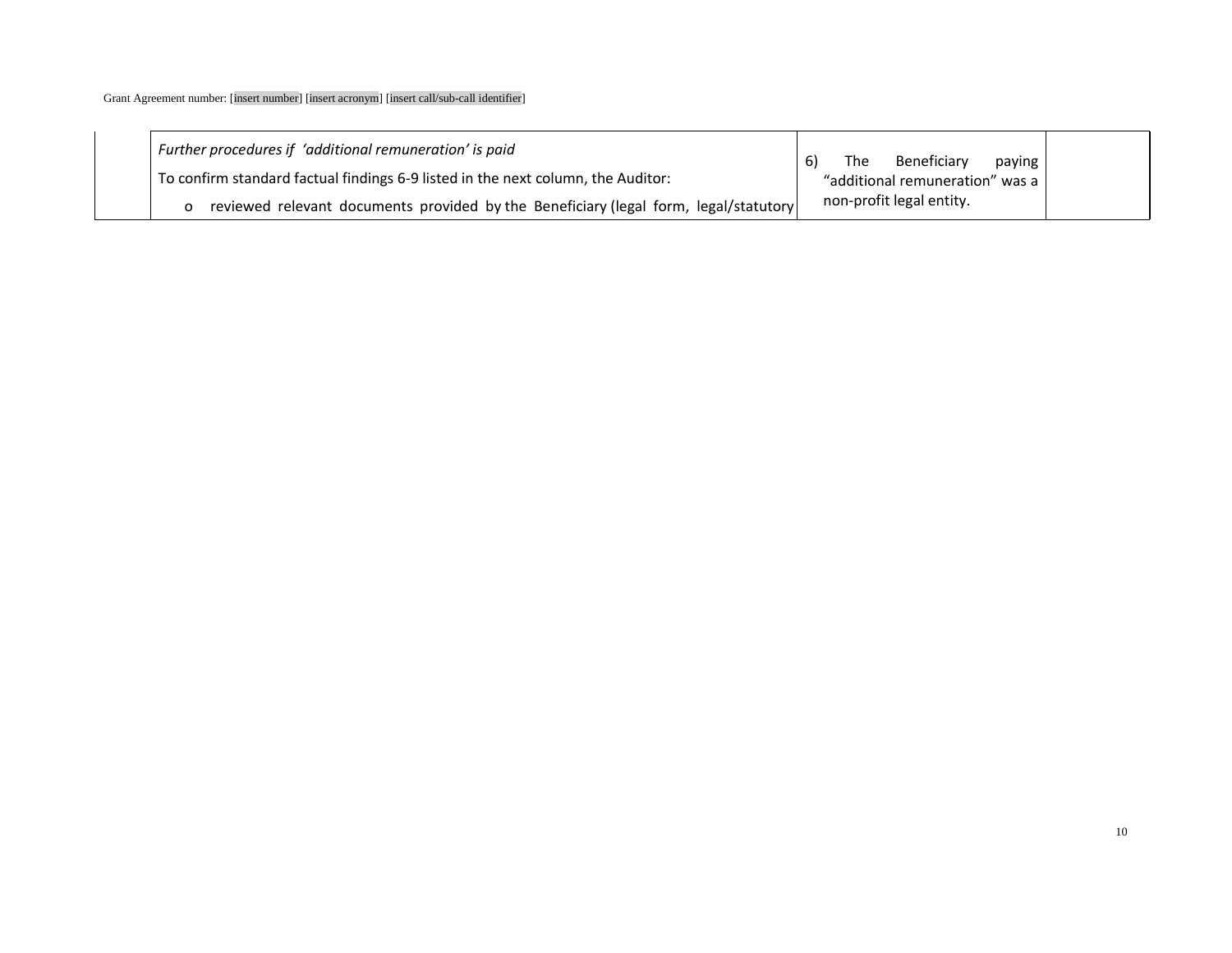| <b>Ref</b> | <b>Procedures</b>                                                                                                                                                                                                                                                                                                                                                                                                                                                                                                                     | <b>Standard factual finding</b>                                                                                                                                                                                                                                                                                     | <b>Result</b><br>(C/E)<br><b>N.A.</b> ) |
|------------|---------------------------------------------------------------------------------------------------------------------------------------------------------------------------------------------------------------------------------------------------------------------------------------------------------------------------------------------------------------------------------------------------------------------------------------------------------------------------------------------------------------------------------------|---------------------------------------------------------------------------------------------------------------------------------------------------------------------------------------------------------------------------------------------------------------------------------------------------------------------|-----------------------------------------|
|            | obligations, the Beneficiary's usual policy on additional remuneration, criteria used for<br>its calculation);<br>o recalculated the amount of additional remuneration eligible for the action based on the<br>supporting documents received (full-time or part-time work, exclusive or non-exclusive<br>dedication to the action, etc.) to arrive at the applicable FTE/year and pro-rata rate (see<br>data collected in the course of carrying out the procedures under A.2 'Productive hours'<br>and A.4 'Time recording system'). | The amount of additional<br>7)<br>remuneration<br>paid<br>the<br>corresponded<br>to<br>Beneficiary's<br>usual<br>remuneration practices and was<br>consistently paid whenever the<br>same kind of work or expertise<br>was required.                                                                                |                                         |
|            | IF ANY PART OF THE REMUNERATION PAID TO THE EMPLOYEE IS NOT MANDATORY ACCORDING<br>TO THE NATIONAL LAW OR THE EMPLOYMENT CONTRACT ("ADDITIONAL REMUNERATION")<br>AND IS ELIGIBLE UNDER THE PROVISIONS OF ARTICLE II.19.2, THIS CAN BE CHARGED AS ELIGIBLE<br>COST TO THE ACTION UP TO THE FOLLOWING AMOUNT:                                                                                                                                                                                                                           | 8) The criteria used to calculate the<br>additional remuneration were<br>objective and generally applied<br>by the Beneficiary regardless of<br>the source of funding used.                                                                                                                                         |                                         |
|            | IF THE PERSON WORKS FULL TIME AND EXCLUSIVELY ON THE ACTION DURING THE FULL<br>(A)<br>YEAR: UP TO EUR 8000/YEAR;<br>(B)<br>IF THE PERSON WORKS EXCLUSIVELY ON THE ACTION BUT NOT FULL-TIME OR NOT FOR<br>THE FULL YEAR: UP TO THE CORRESPONDING PRO-RATA AMOUNT OF EUR 8 000, OR<br>IF THE PERSON DOES NOT WORK EXCLUSIVELY ON THE ACTION: UP TO A PRO-RATA<br>(C)<br>AMOUNT CALCULATED IN ACCORDANCE TO ARTICLE II.19.2.                                                                                                             | 9) The amount of additional<br>remuneration included in the<br>personnel costs charged to the<br>action was capped at EUR 8,000<br>per FTE/year (up to the<br>equivalent pro-rata amount if<br>the person did not work on the<br>action full-time during the year<br>or did not work exclusively on<br>the action). |                                         |
|            | Additional procedures in case "unit costs calculated by the Beneficiary in accordance with its usual<br>cost accounting practices" is applied:<br>Apart from carrying out the procedures indicated above to confirm standard factual findings 1-5<br>and, if applicable, also 6-9, the Auditor carried out following procedures to confirm standard                                                                                                                                                                                   | 10) The personnel costs included in<br>the Financial Statement were<br>calculated in accordance with<br>the Beneficiary's usual cost<br>accounting<br>practice.<br><b>This</b><br>methodology was consistently                                                                                                      |                                         |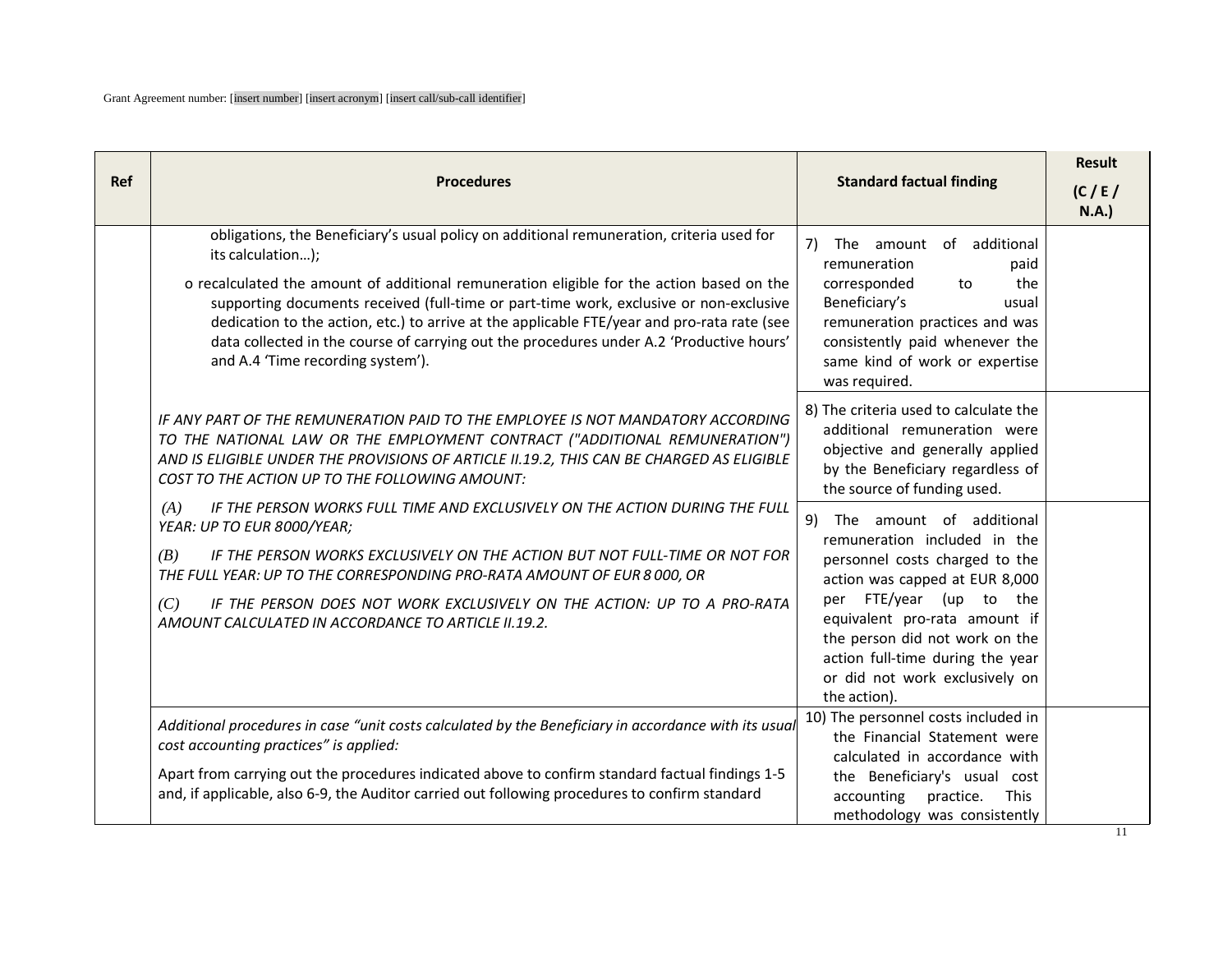| <b>Ref</b> | <b>Procedures</b>                                                                                                                                                                                                                                                        | <b>Standard factual finding</b>                                                                                              | <b>Result</b><br>(C/E)<br><b>N.A.</b> ) |
|------------|--------------------------------------------------------------------------------------------------------------------------------------------------------------------------------------------------------------------------------------------------------------------------|------------------------------------------------------------------------------------------------------------------------------|-----------------------------------------|
|            | factual findings 10-13 listed in the next column:                                                                                                                                                                                                                        | used in all H2020 actions.                                                                                                   |                                         |
|            | obtained a description of the Beneficiary's usual cost accounting practice to calculate<br>$\circ$<br>unit costs;.                                                                                                                                                       | 11) The employees were charged<br>under the correct category.                                                                |                                         |
|            | reviewed whether the Beneficiary's usual cost accounting practice was applied for the<br>$\Omega$<br>Financial Statements subject of the present CFS;                                                                                                                    | 12) Total personnel costs used in<br>calculating the unit costs were                                                         |                                         |
|            | verified the employees included in the sample were charged under the correct category<br>$\circ$<br>(in accordance with the criteria used by the Beneficiary to establish personnel<br>categories) by reviewing the contract/HR-record or analytical accounting records; | consistent with the expenses<br>recorded in the statutory<br>accounts.                                                       |                                         |
|            | verified that there is no difference between the total amount of personnel costs used in<br>$\circ$<br>calculating the cost per unit and the total amount of personnel costs recorded in the<br>statutory accounts;                                                      | Any estimated or budgeted<br>13)<br>element<br>by<br>used<br>the<br>Beneficiary in its unit-cost                             |                                         |
|            | verified whether actual personnel costs were adjusted on the basis of budgeted or<br>$\circ$<br>estimated elements and, if so, verified whether those elements used are actually<br>relevant for the calculation, objective and supported by documents.                  | calculation were relevant for<br>calculating personnel costs and<br>corresponded to objective and<br>verifiable information. |                                         |
|            | For natural persons included in the sample and working with the Beneficiary under a direct<br>contract other than an employment contract, such as consultants (no subcontractors).                                                                                       | 14) The natural persons reported<br>to the Beneficiary (worked<br>Beneficiary's<br>under<br>the                              |                                         |
|            | To confirm standard factual findings 14-18 listed in the next column the Auditor reviewed<br>following information/documents provided by the Beneficiary:                                                                                                                | instructions).<br>worked<br>the<br>15)<br>They<br>on                                                                         |                                         |
|            | the contracts, especially the cost, contract duration, work description, place of work,<br>$\circ$<br>ownership of the results and reporting obligations to the Beneficiary;                                                                                             | Beneficiary's premises (unless<br>otherwise agreed with the<br>Beneficiary).                                                 |                                         |
|            | the employment conditions of staff in the same category to compare costs and;<br>$\circ$<br>any other document that supports the costs declared and its registration (e.g.<br>$\circ$<br>invoices,                                                                       | 16) The results of work carried out<br>belong to the Beneficiary.                                                            |                                         |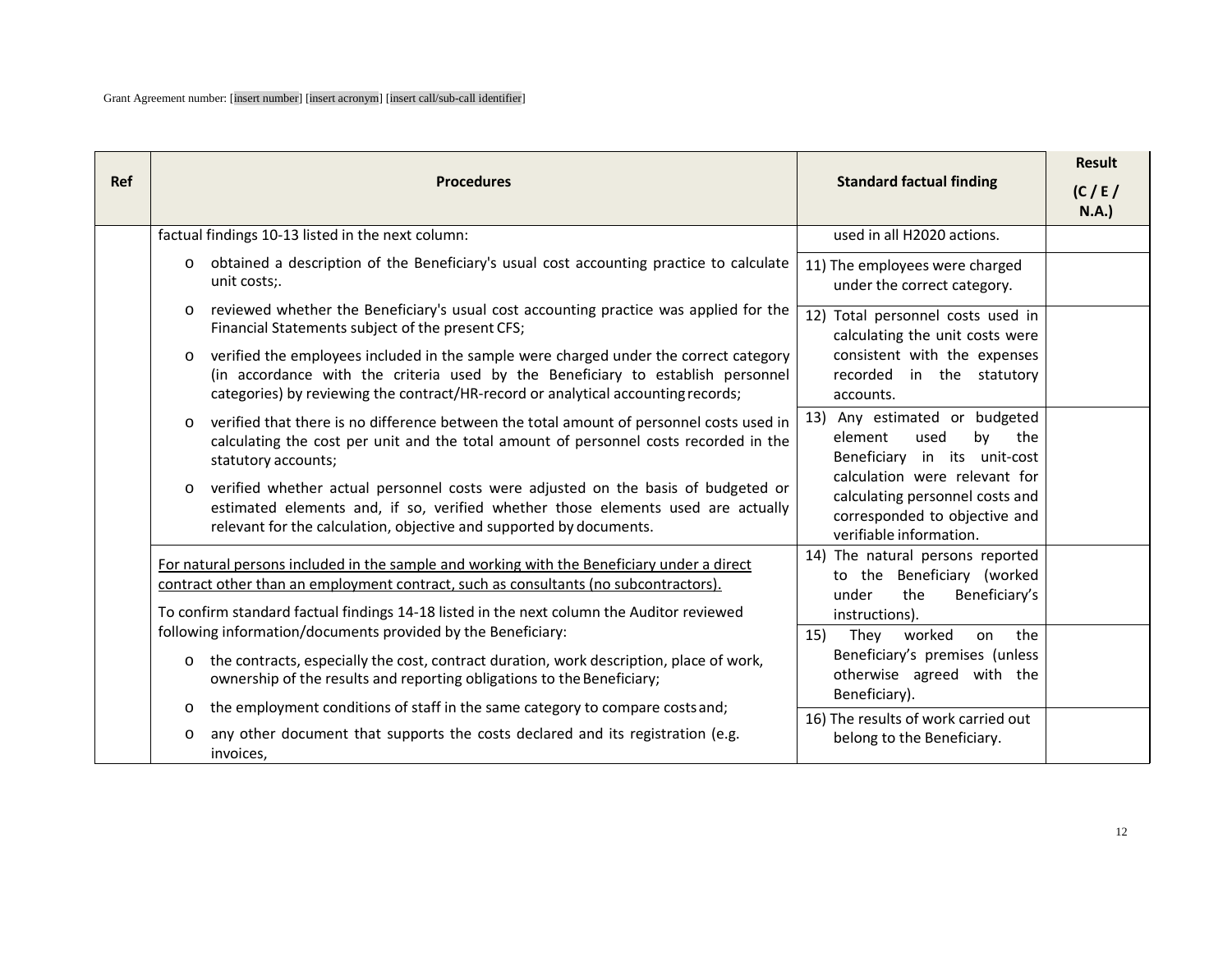| Ref | <b>Procedures</b>                                                                                                                                                                                                                                                                                                                                                                       | <b>Standard factual finding</b>                                                                                                                                                          | <b>Result</b><br>(C/E)<br><b>N.A.)</b> |
|-----|-----------------------------------------------------------------------------------------------------------------------------------------------------------------------------------------------------------------------------------------------------------------------------------------------------------------------------------------------------------------------------------------|------------------------------------------------------------------------------------------------------------------------------------------------------------------------------------------|----------------------------------------|
|     | accounting records, etc.).                                                                                                                                                                                                                                                                                                                                                              | 17)<br>Their<br>costs<br>were<br>not<br>significantly different from<br>those for staff who performed<br>similar<br>tasks<br>under<br>an<br>employment contract with the<br>Beneficiary. |                                        |
|     |                                                                                                                                                                                                                                                                                                                                                                                         | 18) The costs were supported by<br>audit evidence and registered<br>in the accounts.                                                                                                     |                                        |
|     | For personnel seconded by a third party and included in the sample (not subcontractors)                                                                                                                                                                                                                                                                                                 | 19) Seconded personnel reported                                                                                                                                                          |                                        |
|     | To confirm standard factual findings 19-22 listed in the next column, the Auditor reviewed<br>following information/documents provided by the Beneficiary:                                                                                                                                                                                                                              | to the Beneficiary and worked<br>on the Beneficiary's premises<br>(unless otherwise agreed with                                                                                          |                                        |
|     | their secondment contract(s) notably regarding costs, duration, work description, place<br>O<br>of work and ownership of the results;                                                                                                                                                                                                                                                   | the Beneficiary).                                                                                                                                                                        |                                        |
|     | if there is reimbursement by the Beneficiary to the third party for the resource made<br>$\circ$                                                                                                                                                                                                                                                                                        | 20) The results of work carried out<br>belong to the Beneficiary.                                                                                                                        |                                        |
|     | available (in-kind contribution against payment): any documentation that supports the<br>costs declared (e.g. contract, invoice, bank payment, and proof of registration in its<br>accounting/payroll, etc.) and reconciliation of the Financial Statement(s) with the                                                                                                                  | If personnel is seconded against<br>payment:                                                                                                                                             |                                        |
|     | accounting system (project accounting and general ledger) as well as any proof that the<br>amount invoiced by the third party did not include any profit;                                                                                                                                                                                                                               | The costs declared were<br>21)<br>supported with documentation                                                                                                                           |                                        |
|     | if there is no reimbursement by the Beneficiary to the third party for the resource made<br>$\circ$<br>available (in-kind contribution free of charge): a proof of the actual cost borne by the<br>Third Party for the resource made available free of charge to the Beneficiary such as a<br>statement of costs incurred by the Third Party and proof of the registration in the Third | recorded<br>in<br>the<br>and<br>Beneficiary's accounts. The<br>third party did not include any<br>profit.                                                                                |                                        |
|     | Party's accounting/payroll;                                                                                                                                                                                                                                                                                                                                                             | If personnel is seconded free of<br>charge:                                                                                                                                              |                                        |
|     | any other document that supports the costs declared (e.g. invoices, etc.).<br>$\circ$                                                                                                                                                                                                                                                                                                   | 22) The costs declared did not<br>exceed the third party's cost as                                                                                                                       |                                        |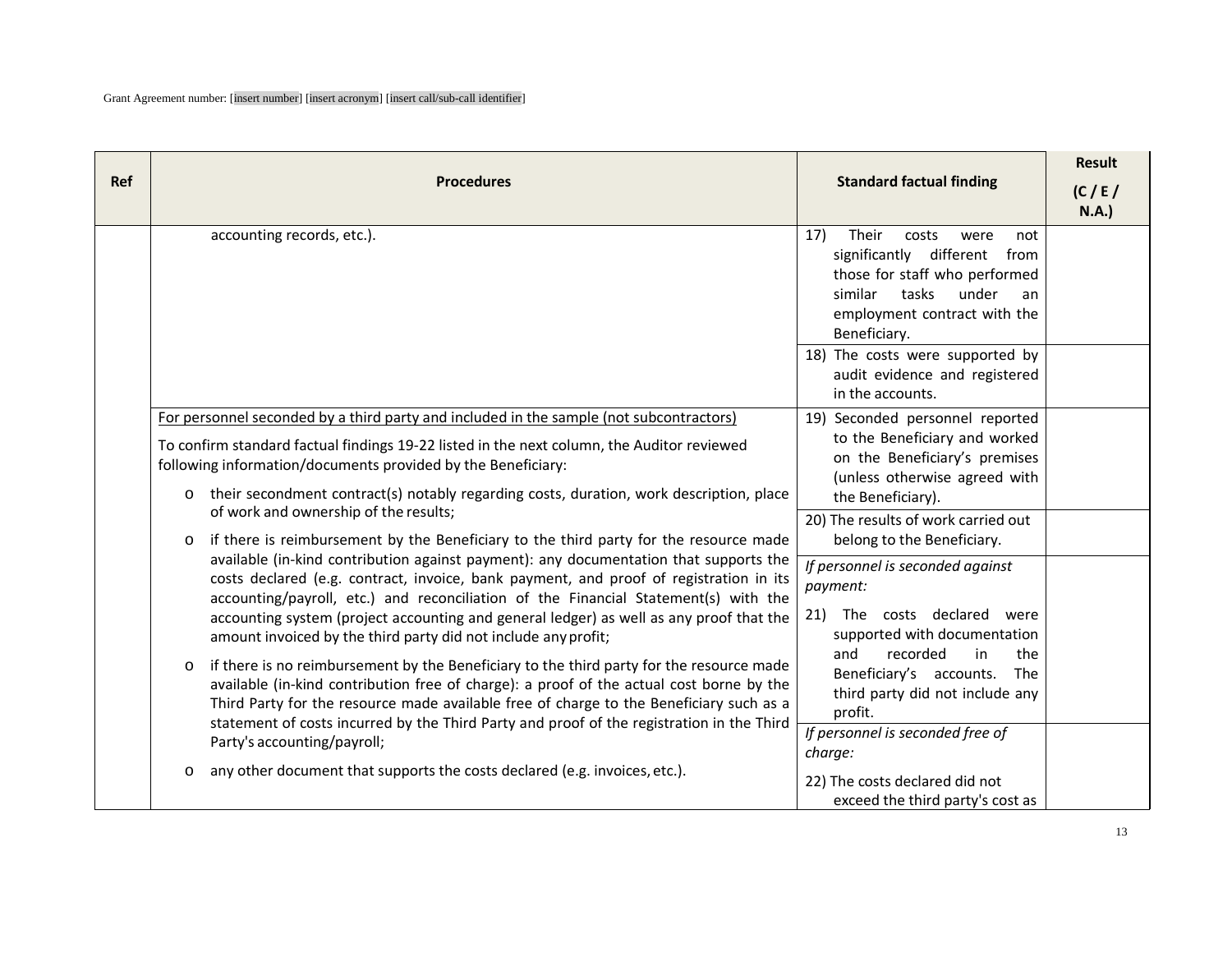|            |                                                                                                                                                                                                                                                                                              |                                                                                                               | <b>Result</b> |
|------------|----------------------------------------------------------------------------------------------------------------------------------------------------------------------------------------------------------------------------------------------------------------------------------------------|---------------------------------------------------------------------------------------------------------------|---------------|
| <b>Ref</b> | <b>Procedures</b>                                                                                                                                                                                                                                                                            | <b>Standard factual finding</b>                                                                               | (C/E)<br>N.A. |
|            |                                                                                                                                                                                                                                                                                              | recorded in the accounts of<br>the third party and<br>were<br>supported<br>with<br>documentation.             |               |
| A.2        | <b>PRODUCTIVE HOURS</b><br>To confirm standard factual findings 23-28 listed in the next column, the Auditor reviewed<br>relevant documents, especially national legislation, labour agreements and contracts and time<br>records of the persons included in the sample, to verify that:     | The Beneficiary<br>23)<br>applied<br>method [choose one option<br>and delete the others]<br>[A: 1720 hours]   |               |
|            | the annual productive hours applied were calculated in accordance with one of the<br>$\circ$<br>methods described below,                                                                                                                                                                     | [B: the 'total number of hours<br>worked']                                                                    |               |
|            | the full-time equivalent (FTEs) ratios for employees not working full-time were correctly<br>O<br>calculated.                                                                                                                                                                                | [C: 'annual productive hours'<br>used correspond to usual<br>accounting practices]                            |               |
|            | If the Beneficiary applied method B, the auditor verified that the correctness in which the total<br>number of hours worked was calculated and that the contracts specified the annual workable<br>hours.                                                                                    | 24) Productive<br>hours<br>were<br>calculated annually.                                                       |               |
|            | If the Beneficiary applied method C, the auditor verified that the 'annual productive hours'<br>applied when calculating the hourly rate were equivalent to at least 90 % of the 'standard<br>annual workable hours'. The Auditor can only do this if the calculation of the standard annual | 25) For employees not working full-<br>time the full-time equivalent<br>(FTE) ratio was correctly<br>applied. |               |
|            | workable hours can be supported by records, such as national legislation, labour agreements,<br>and contracts.                                                                                                                                                                               | If the Beneficiary applied method B.<br>26) The calculation of the number                                     |               |
|            | BENEFICIARY'S PRODUCTIVE HOURS' FOR PERSONS WORKING FULL TIME SHALL BE ONE OF THE<br><b>FOLLOWING METHODS:</b>                                                                                                                                                                               | of 'annual workable hours',<br>overtime and absences was<br>verifiable<br>based<br>on<br>the                  |               |
|            | A. 1720 ANNUAL PRODUCTIVE HOURS (PRO-RATA FOR PERSONS NOT WORKING FULL-TIME)                                                                                                                                                                                                                 | documents provided by the                                                                                     |               |
|            | B. THE TOTAL NUMBER OF HOURS WORKED BY THE PERSON FOR THE BENEFICIARY IN THE                                                                                                                                                                                                                 | Beneficiary.                                                                                                  |               |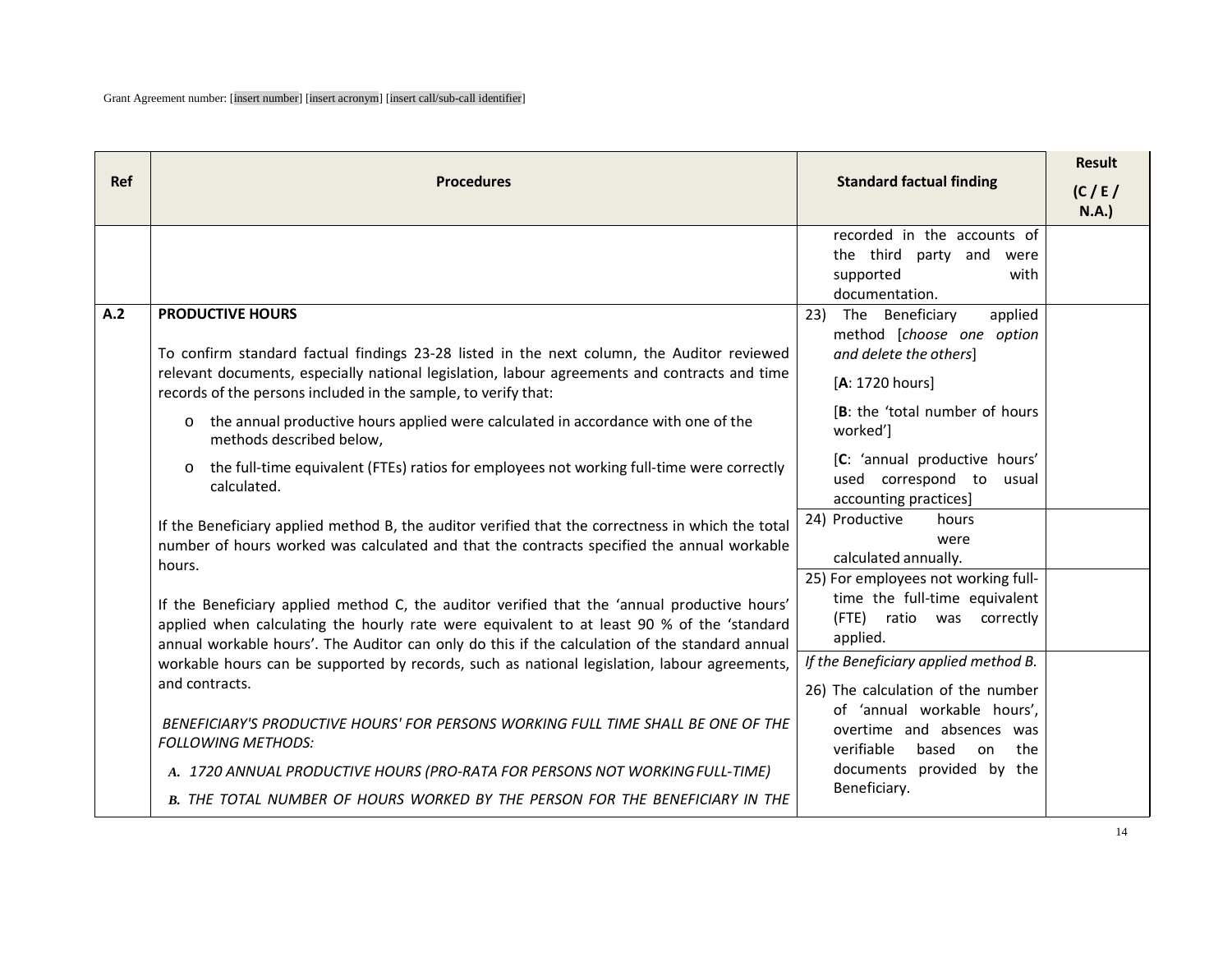| YEAR (THIS METHOD IS ALSO REFERRED TO AS 'TOTAL NUMBER OF HOURS WORKED' IN<br>THE NEXT COLUMN). THE CALCULATION OF THE TOTAL NUMBER OF HOURS WORKED |  |
|-----------------------------------------------------------------------------------------------------------------------------------------------------|--|
| WAS DONE AS                                                                                                                                         |  |
|                                                                                                                                                     |  |
|                                                                                                                                                     |  |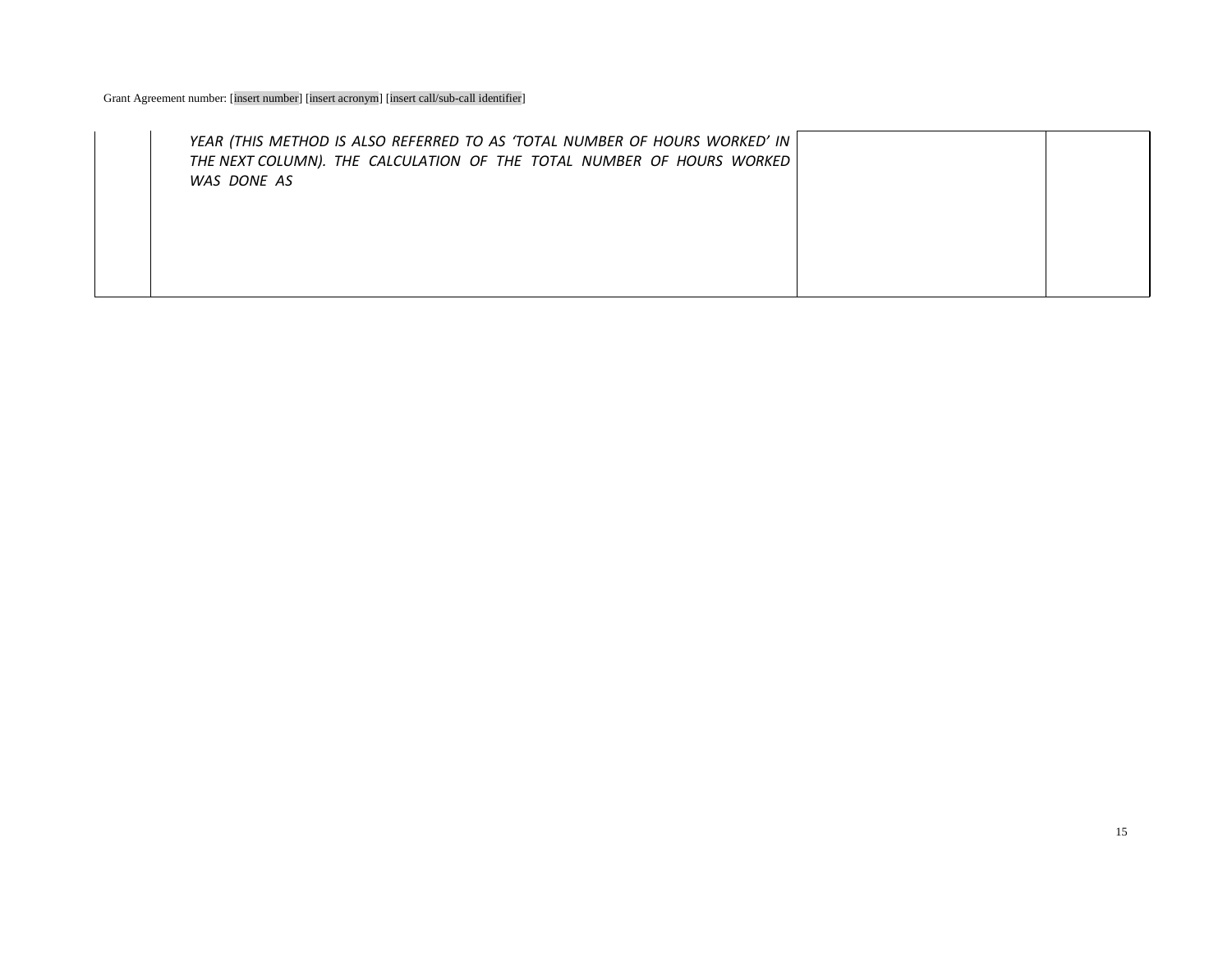| <b>Ref</b> |                                                                                                                                                                                      |                                                                   | <b>Result</b>         |
|------------|--------------------------------------------------------------------------------------------------------------------------------------------------------------------------------------|-------------------------------------------------------------------|-----------------------|
|            | <b>Procedures</b>                                                                                                                                                                    | <b>Standard factual finding</b>                                   | (C/E)<br><b>N.A.)</b> |
|            | FOLLOWS: ANNUAL WORKABLE HOURS OF THE PERSON ACCORDING TO THE EMPLOYMENT<br>CONTRACT, APPLICABLE LABOUR AGREEMENT OR NATIONAL LAW PLUS OVERTIME                                      | If the Beneficiary applied method C.                              |                       |
|            | WORKED MINUS ABSENCES (SUCH AS SICK LEAVE OR SPECIAL LEAVE).                                                                                                                         | 27) The calculation of the number<br>of 'standard annual workable |                       |
|            | C. THE STANDARD NUMBER OF ANNUAL HOURS GENERALLY APPLIED BY THE BENEFICIARY FOR                                                                                                      | hours' was verifiable based on                                    |                       |
|            | ITS PERSONNEL IN ACCORDANCE WITH ITS USUAL COST ACCOUNTING PRACTICES (THIS<br>METHOD IS ALSO REFERRED TO AS 'TOTAL ANNUAL PRODUCTIVE HOURS' IN THE NEXT                              | the documents provided by<br>the Beneficiary.                     |                       |
|            | COLUMN). THIS NUMBER MUST BE AT LEAST 90% OF THE STANDARD ANNUAL WORKABLE<br>HOURS.                                                                                                  | 28) The 'annual productive hours'                                 |                       |
|            |                                                                                                                                                                                      | used for calculating the hourly                                   |                       |
|            | 'ANNUAL WORKABLE HOURS' MEANS THE PERIOD DURING WHICH THE PERSONNEL MUST BE                                                                                                          | rate were consistent with the<br>usual cost accounting practices  |                       |
|            | WORKING, AT THE EMPLOYER'S DISPOSAL AND CARRYING OUT HIS/HER ACTIVITY OR DUTIES                                                                                                      | of the Beneficiary and were                                       |                       |
|            | UNDER THE EMPLOYMENT CONTRACT, APPLICABLE COLLECTIVE LABOUR AGREEMENT OR<br>NATIONAL WORKING TIME LEGISLATION.                                                                       | equivalent to at least 90 % of<br>the 'annual workable hours'.    |                       |
| A.3        | <b>HOURLY PERSONNEL RATES</b>                                                                                                                                                        | The Beneficiary<br>29)<br>applied                                 |                       |
|            | I) For unit costs calculated in accordance to the Beneficiary's usual cost accounting practice (unit                                                                                 | [choose one option and delete<br>the other]:                      |                       |
|            | costs):                                                                                                                                                                              | [Option I: "Unit costs (hourly                                    |                       |
|            | If the Beneficiary has a "Certificate on Methodology to calculate unit costs " (CoMUC) approved                                                                                      | rates) were calculated in                                         |                       |
|            | by the SJU, the Beneficiary provides the Auditor with a description of the approved<br>methodology and the SJU's letter of acceptance. The Auditor verified that the Beneficiary has | accordance<br>with<br>the<br>Beneficiary's<br>usual<br>cost       |                       |
|            | indeed used the methodology approved. If so, no further verification is necessary.                                                                                                   | accounting practices"]                                            |                       |
|            | If the Beneficiary does not have a "Certificate on Methodology" (CoMUC) approved by the SJU,<br>or if the methodology approved was not applied, then the Auditor:                    | [Option II: Individual hourly<br>rates were applied]              |                       |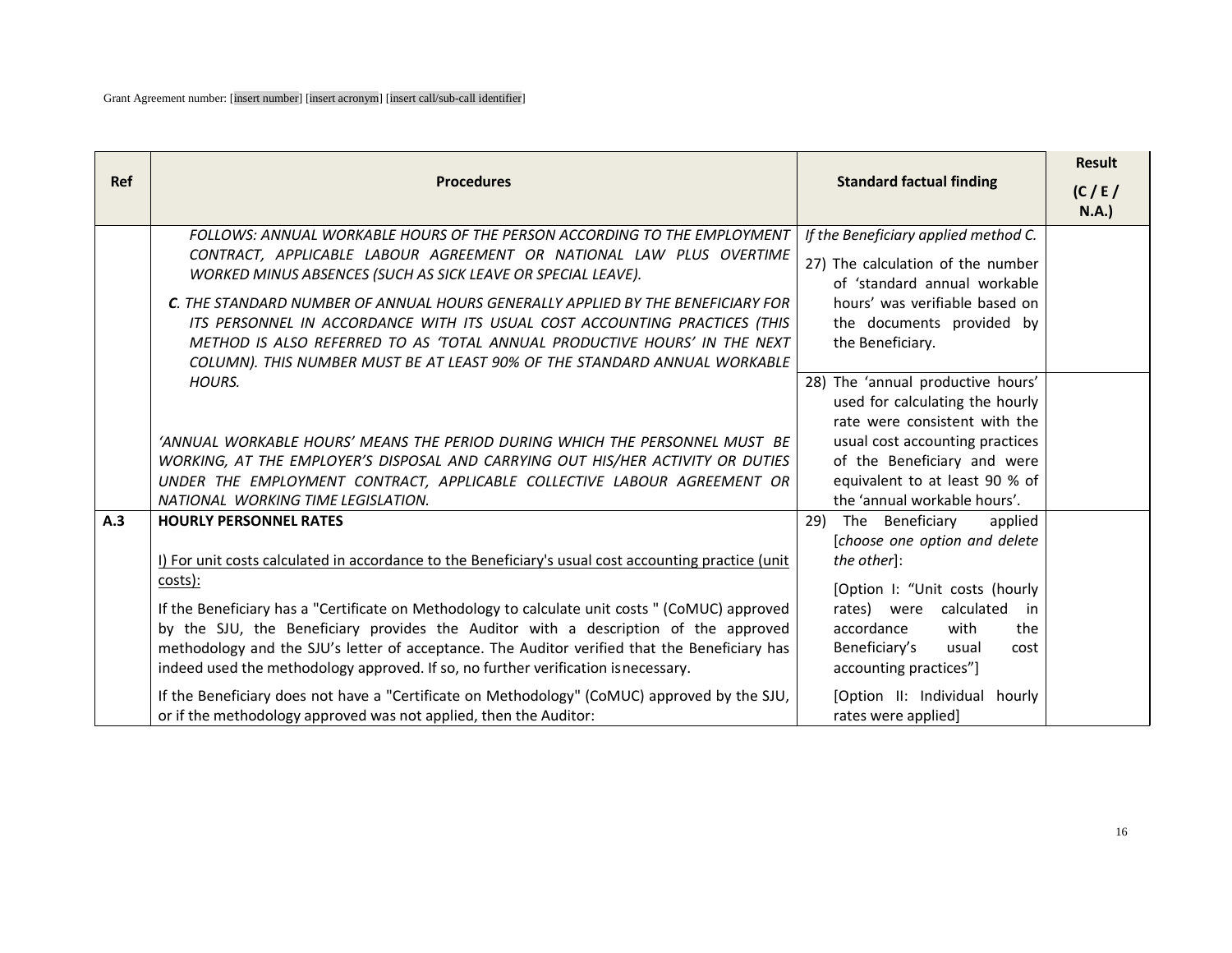| <b>Ref</b> | <b>Procedures</b>                                                                                                                                                                                                                                                                                                                                                                                                                                                                                                                                                                                                                                                                                                                                                                                                                                                                                                                                                                                                                                                                                                                                                                                                                                                                                                                                                                                       | <b>Standard factual finding</b>                                                                                                                                                                                                                                                                                                                                                                                                                                                                                                                                                                                                                                                                                                                                                                                                                         | <b>Result</b><br>(C/E)<br>N.A. |
|------------|---------------------------------------------------------------------------------------------------------------------------------------------------------------------------------------------------------------------------------------------------------------------------------------------------------------------------------------------------------------------------------------------------------------------------------------------------------------------------------------------------------------------------------------------------------------------------------------------------------------------------------------------------------------------------------------------------------------------------------------------------------------------------------------------------------------------------------------------------------------------------------------------------------------------------------------------------------------------------------------------------------------------------------------------------------------------------------------------------------------------------------------------------------------------------------------------------------------------------------------------------------------------------------------------------------------------------------------------------------------------------------------------------------|---------------------------------------------------------------------------------------------------------------------------------------------------------------------------------------------------------------------------------------------------------------------------------------------------------------------------------------------------------------------------------------------------------------------------------------------------------------------------------------------------------------------------------------------------------------------------------------------------------------------------------------------------------------------------------------------------------------------------------------------------------------------------------------------------------------------------------------------------------|--------------------------------|
|            | reviewed the documentation provided by the Beneficiary, including manuals and<br>$\circ$<br>internal guidelines that explain how to calculate hourly rates;<br>recalculated the unit costs (hourly rates) of staff included in the sample following the<br>$\circ$<br>results of the procedures carried out in A.1 and A.2.<br>II) For individual hourly rates:<br>The Auditor:<br>reviewed the documentation provided by the Beneficiary, including manuals and<br>$\circ$<br>internal guidelines that explain how to calculate hourly rates;<br>recalculated the hourly rates of staff included in the sample following the results of the<br>$\circ$<br>procedures carried out in A.1 and A.2.<br>"UNIT COSTS CALCULATED BY THE BENEFICIARY IN ACCORDANCE WITH ITS USUAL COST<br><b>ACCOUNTING PRACTICES":</b><br>IT IS CALCULATED BY DIVIDING THE TOTAL AMOUNT OF PERSONNEL COSTS OF THE CATEGORY<br>TO WHICH THE EMPLOYEE BELONGS VERIFIED IN LINE WITH PROCEDURE A.1 BY THE NUMBER<br>OF FTE AND THE ANNUAL TOTAL PRODUCTIVE HOURS OF THE SAME CATEGORY CALCULATED BY<br>THE BENEFICIARY IN ACCORDANCE WITH PROCEDURE A.2.<br>HOURLY RATE FOR INDIVIDUAL ACTUAL PERSONAL COSTS:<br>IT IS CALCULATED BY DIVIDING THE TOTAL AMOUNT OF PERSONNEL COSTS OF AN EMPLOYEE<br>VERIFIED IN LINE WITH PROCEDURE A.1 BY THE NUMBER OF ANNUAL PRODUCTIVE HOURS<br><b>VERIFIED IN LINE WITH PROCEDURE A.2.</b> | For option I concerning unit costs<br>and if the Beneficiary applies the<br>methodology approved by the SJU<br>(CoMUC):<br>30) The Beneficiary used the SJU-<br>approved methodology<br>to<br>calculate<br>hourly rates.<br>-lt<br>corresponded<br>to<br>the<br>organisation's<br>usual<br>cost<br>accounting practices and was<br>applied consistently for all<br>activities irrespective of the<br>source of funding.<br>For option I concerning unit costs<br>and if the Beneficiary applies a<br>methodology not approved by the<br>SJU:<br>31) The unit costs re-calculated by<br>the Auditor were the same as<br>the rates applied by the<br>Beneficiary.<br>For option II concerning individual<br>hourly rates:<br>32)<br>The individual<br>rates re-<br>calculated by the Auditor were<br>the same as the rates applied<br>by the Beneficiary. |                                |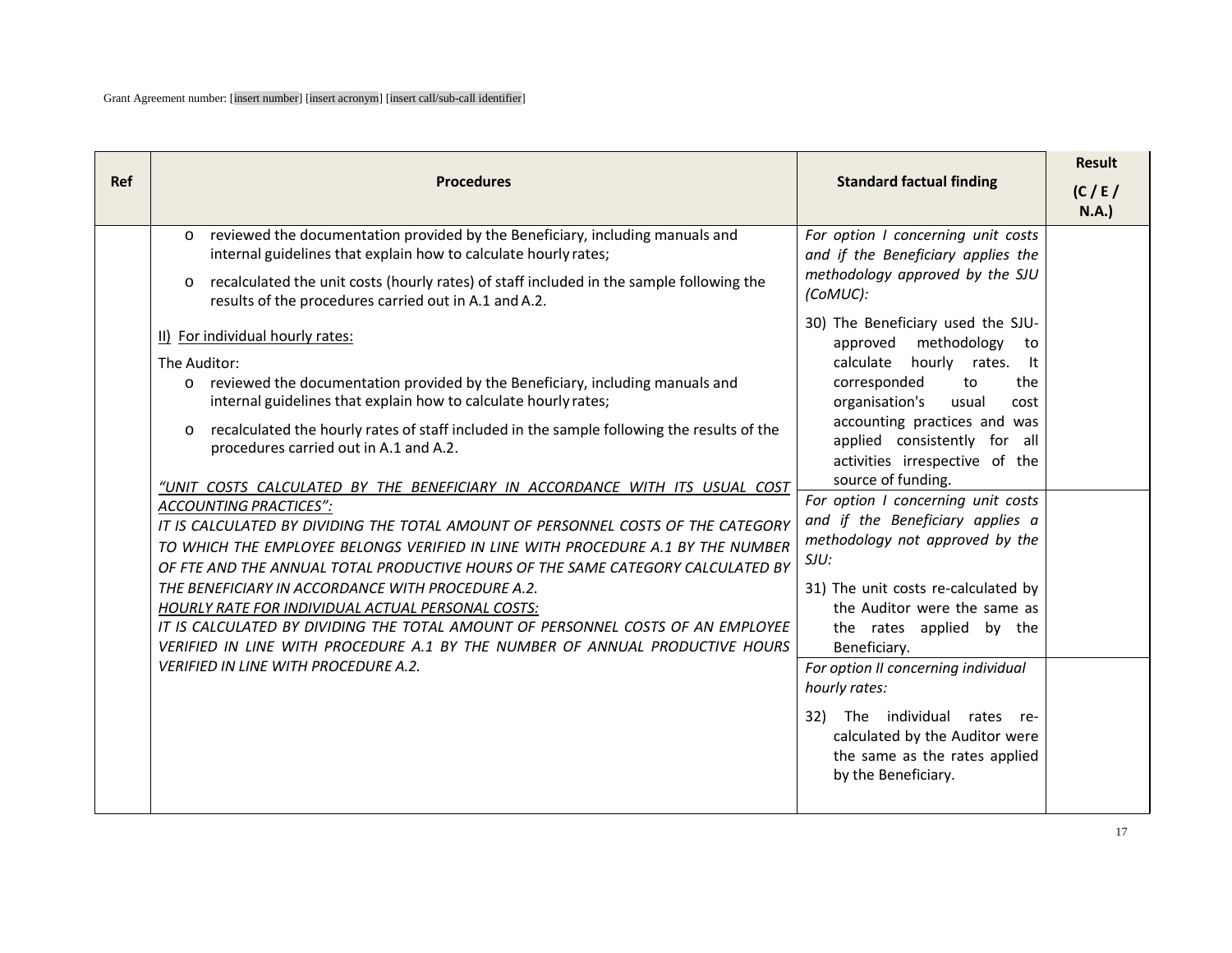| <b>Ref</b> | <b>Procedures</b>                                                                                                                                                                                                                                                                                                                                                                                                                                                                                                                                                                                                                                                                                                                                                                                                                                                                                                                                                                                                                                                                                                                                                                                                                                                                                                                                                                                                  | <b>Standard factual finding</b>                                                                                                                                                                                                                                                                                                                                                                                                                                                                                                                                                                                                         | <b>Result</b><br>(C/E)<br>N.A. |
|------------|--------------------------------------------------------------------------------------------------------------------------------------------------------------------------------------------------------------------------------------------------------------------------------------------------------------------------------------------------------------------------------------------------------------------------------------------------------------------------------------------------------------------------------------------------------------------------------------------------------------------------------------------------------------------------------------------------------------------------------------------------------------------------------------------------------------------------------------------------------------------------------------------------------------------------------------------------------------------------------------------------------------------------------------------------------------------------------------------------------------------------------------------------------------------------------------------------------------------------------------------------------------------------------------------------------------------------------------------------------------------------------------------------------------------|-----------------------------------------------------------------------------------------------------------------------------------------------------------------------------------------------------------------------------------------------------------------------------------------------------------------------------------------------------------------------------------------------------------------------------------------------------------------------------------------------------------------------------------------------------------------------------------------------------------------------------------------|--------------------------------|
| A.4        | <b>TIME RECORDING SYSTEM</b><br>To verify that the time recording system ensures the fulfilment of all minimum requirements<br>and that the hours declared for the action were correct, accurate and properly authorised and<br>supported by documentation, the Auditor made the following checks for the persons included in<br>the sample that declare time as worked for the action on the basis of time records:<br>description of the time recording system provided by the Beneficiary (registration,<br>$\circ$<br>authorisation, processing in the HR-system);<br>its actual implementation;<br>$\circ$<br>time records were signed at least monthly by the employees (on paper or electronically)<br>$\circ$<br>and authorised by the project manager or another manager;<br>the hours declared were worked within the project period;<br>$\circ$<br>there were no hours declared as worked for the action if HR-records showed absence<br>$\Omega$<br>due to holidays or sickness (further cross-checks with travels are carried out in B.1<br>below);<br>the hours charged to the action matched those in the time recording system.<br>$\circ$<br>ONLY THE HOURS WORKED ON THE ACTION CAN BE CHARGED. ALL WORKING TIME TO BE<br>CHARGED SHOULD BE RECORDED THROUGHOUT THE DURATION OF THE PROJECT, ADEQUATELY<br>SUPPORTED BY EVIDENCE OF THEIR REALITY AND RELIABILITY (SEE SPECIFIC PROVISIONS BELOW | 33) All persons recorded their time<br>dedicated to the action on a<br>daily/ weekly/ monthly basis<br>paper/computer-<br>$\mathsf{a}$<br>using<br><b>based</b> system. (delete the<br>that<br>answers<br>are<br>not<br>applicable)<br>34)<br>Their time-records<br>were<br>authorised at least monthly by<br>the project manager or other<br>superior.<br>35) Hours declared were worked<br>within the project period and<br>were consistent with the<br>presences/absences recorded<br>in HR-records.<br>36) There were no discrepancies<br>between the number of hours<br>charged to the action and the<br>number of hours recorded. |                                |
|            | FOR PERSONS WORKING EXCLUSIVELY FOR THE ACTION WITHOUT TIME RECORDS).<br>If the persons are working exclusively for the action and without time records<br>For the persons selected that worked exclusively for the action without time records, the<br>Auditor verified evidence available demonstrating that they were in reality exclusively dedicated<br>to the action and that the Beneficiary signed a declaration confirming that they have worked<br>exclusively for the action.                                                                                                                                                                                                                                                                                                                                                                                                                                                                                                                                                                                                                                                                                                                                                                                                                                                                                                                           | The exclusive dedication is<br>37)<br>supported by a declaration<br>signed by the Beneficiary's and<br>other<br>evidence<br>any<br>by<br>gathered.                                                                                                                                                                                                                                                                                                                                                                                                                                                                                      |                                |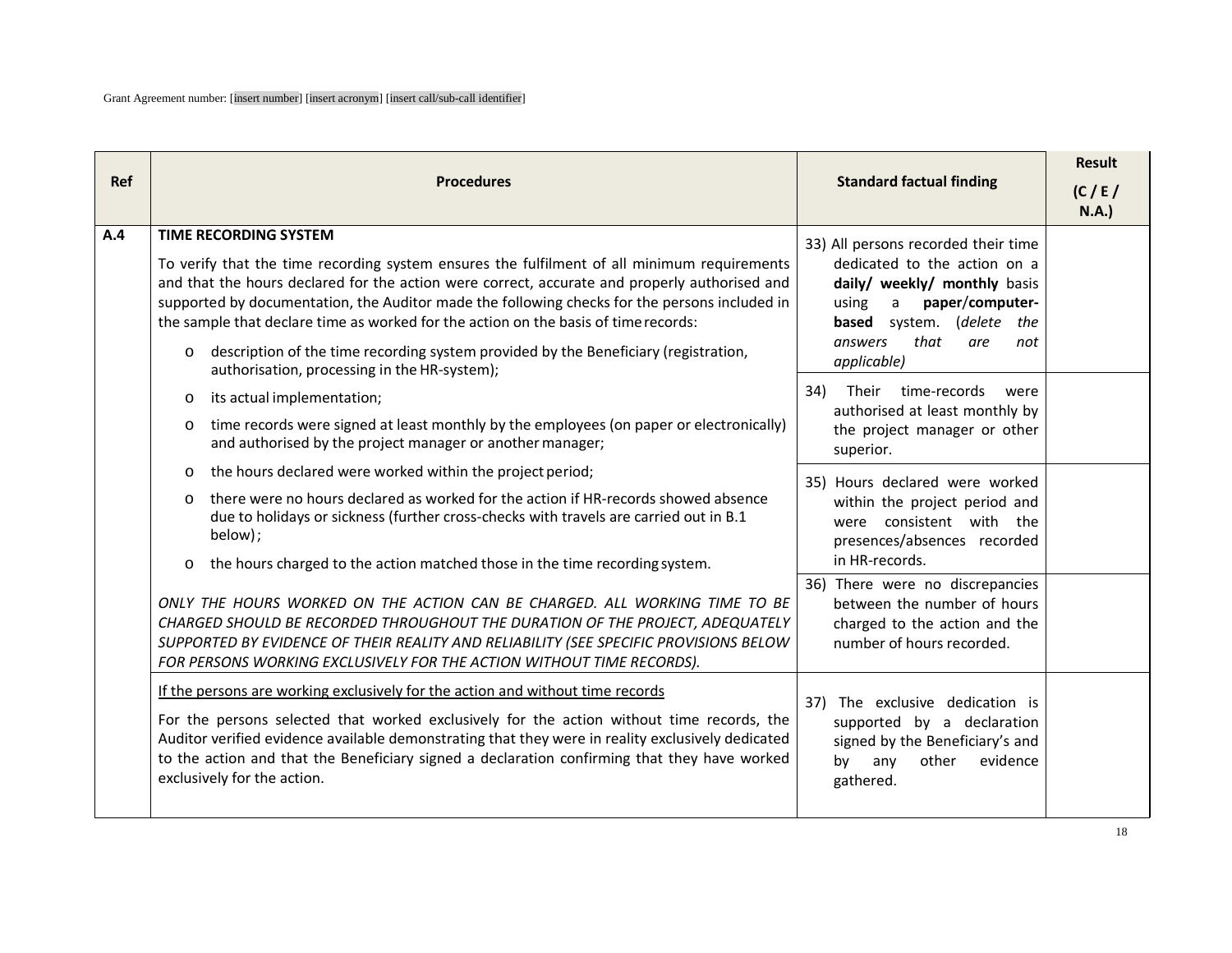| <b>Ref</b> | <b>Procedures</b>                                                                                                                                                                                                                                                                                                                                                                                                                                                             | <b>Standard factual finding</b>                                                                                                                                              | <b>Result</b><br>(C/E) |
|------------|-------------------------------------------------------------------------------------------------------------------------------------------------------------------------------------------------------------------------------------------------------------------------------------------------------------------------------------------------------------------------------------------------------------------------------------------------------------------------------|------------------------------------------------------------------------------------------------------------------------------------------------------------------------------|------------------------|
| B          | <b>COSTS OF SUBCONTRACTING</b>                                                                                                                                                                                                                                                                                                                                                                                                                                                |                                                                                                                                                                              | N.A.                   |
|            |                                                                                                                                                                                                                                                                                                                                                                                                                                                                               |                                                                                                                                                                              |                        |
| B.1        | The Auditor obtained the detail/breakdown of subcontracting costs and sampled<br>cost items selected randomly (full coverage is required if there are fewer than 10 items,<br>otherwise the sample should have a minimum of 10 item, or 10% of the total, whichever number<br>is highest).                                                                                                                                                                                    | 38)<br>The<br>of<br>claimed<br>use<br>subcontracting<br>costs<br>was<br>foreseen in Annex I and costs<br>were declared in the Financial<br>under<br><b>Statements</b><br>the |                        |
|            | To confirm standard factual findings 38-42 listed in the next column, the Auditor reviewed the<br>following for the items included in the sample:                                                                                                                                                                                                                                                                                                                             | subcontracting category.                                                                                                                                                     |                        |
|            | the use of subcontractors was foreseen in Annex 1;<br>$\circ$                                                                                                                                                                                                                                                                                                                                                                                                                 | 39) There were documents of<br>requests to different providers,                                                                                                              |                        |
|            | subcontracting costs were declared in the subcontracting category of the Financial<br>$\circ$<br>Statement;                                                                                                                                                                                                                                                                                                                                                                   | different<br>offers<br>and<br>of the<br>offers<br>assessment                                                                                                                 |                        |
|            | supporting documents on the selection and award procedure were followed;<br>$\circ$                                                                                                                                                                                                                                                                                                                                                                                           | before<br>selection<br>of<br>the<br>provider in line with internal                                                                                                           |                        |
|            | the Beneficiary ensured best value for money (key elements to appreciate the respect of<br>$\circ$<br>this principle are the award of the subcontract to the bid offering best price-quality<br>ratio, under conditions of transparency and equal treatment. In case an existing<br>framework contract was used the Beneficiary ensured it was established on the basis of<br>the principle of best value for money under conditions of transparency and equal<br>treatment). | procedures and procurement<br>rules<br>. Subcontracts were awarded<br>accordance<br>with<br>the<br>in<br>principle of best value for<br>money.                               |                        |
|            | In particular,                                                                                                                                                                                                                                                                                                                                                                                                                                                                | (When different offers were                                                                                                                                                  |                        |
|            | i.<br>if the Beneficiary acted as a contracting authority within the meaning of Directive<br>2004/18/EC or of Directive 2004/17/EC, the Auditor verified that the applicable national<br>law on public procurement was followed and that the subcontracting complied with the<br>Terms and Conditions of the Agreement.                                                                                                                                                       | not collected the Auditor<br>explains the reasons provided<br>by the Beneficiary under the<br>caption "Exceptions" of the                                                    |                        |
|            | if the Beneficiary did not fall under the above-mentioned category the Auditor verified<br>ii.<br>that the Beneficiary followed their usual procurement rules and respected the Terms<br>and Conditions of the Agreement                                                                                                                                                                                                                                                      | Report. The SJU will analyse<br>this information to evaluate<br>whether these costs might be<br>accepted as eligible)                                                        |                        |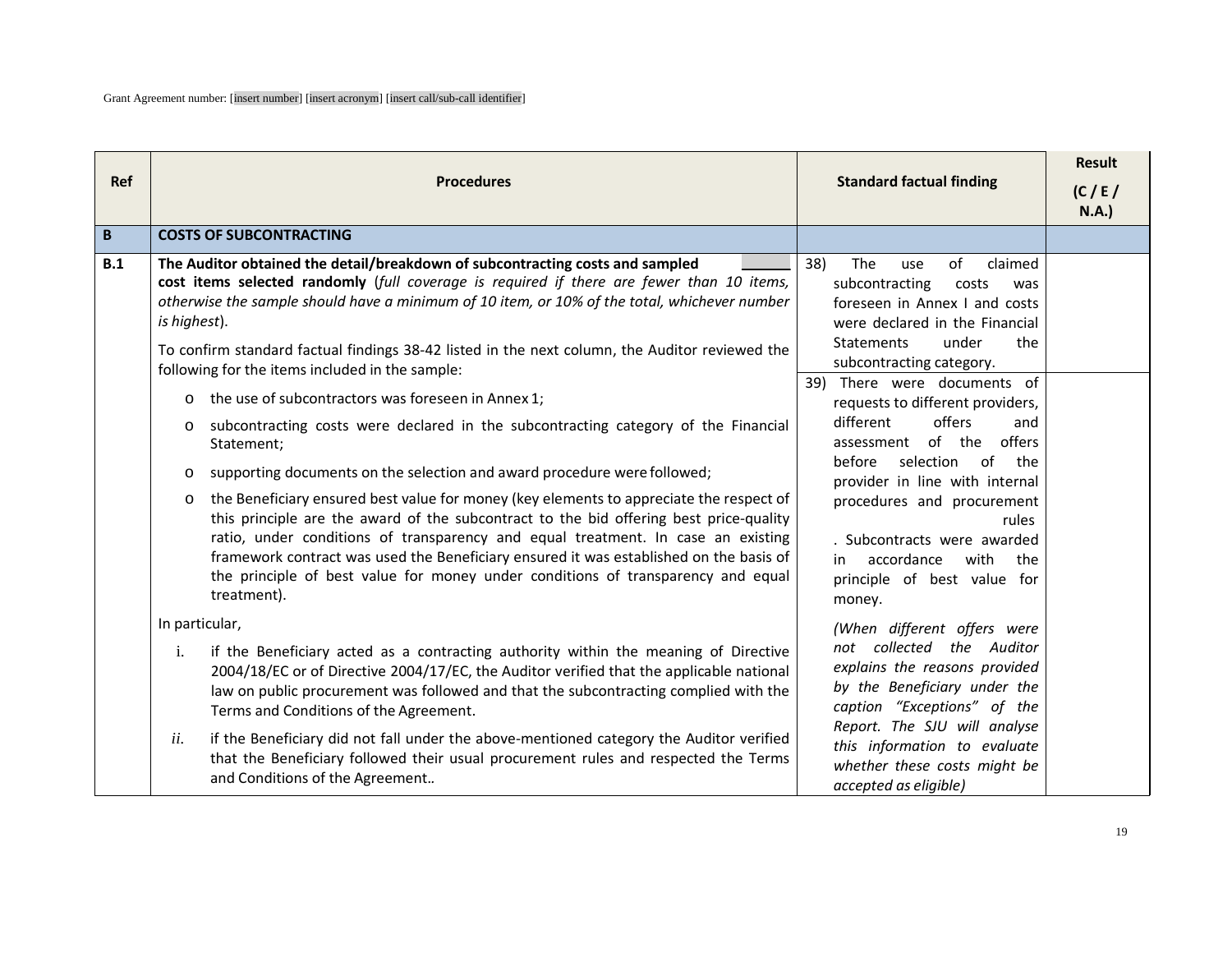| 40) The<br>subcontracts<br>were<br>not awarded to other |  |
|---------------------------------------------------------|--|
| <b>Beneficiaries</b>                                    |  |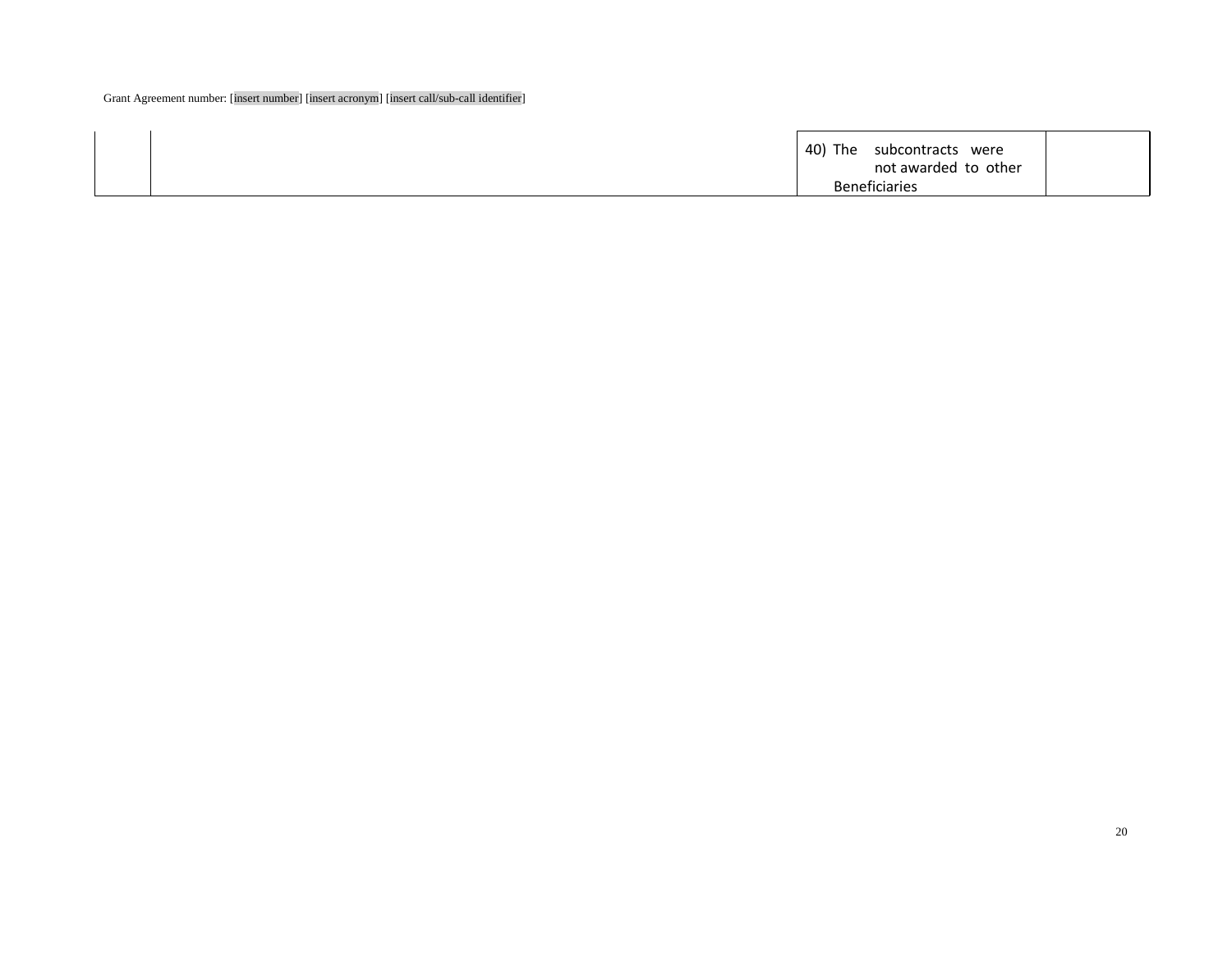|             |                                                                                                                                                                                                                                                                                                                                    |                                                                                     | <b>Result</b> |
|-------------|------------------------------------------------------------------------------------------------------------------------------------------------------------------------------------------------------------------------------------------------------------------------------------------------------------------------------------|-------------------------------------------------------------------------------------|---------------|
| <b>Ref</b>  | <b>Procedures</b>                                                                                                                                                                                                                                                                                                                  | <b>Standard factual finding</b>                                                     | (C/E)<br>N.A. |
|             | For the items included in the sample the Auditor also verified that:                                                                                                                                                                                                                                                               | of the consortium.                                                                  |               |
|             | the subcontracts were not awarded to other Beneficiaries in the consortium;<br>$\circ$                                                                                                                                                                                                                                             |                                                                                     |               |
|             | there were signed agreements between the Beneficiary and the subcontractor;<br>$\circ$                                                                                                                                                                                                                                             | 41)<br>All<br>subcontracts<br>were<br>by<br>signed<br>supported                     |               |
|             | there was evidence that the services were provided by subcontractor;<br>$\circ$                                                                                                                                                                                                                                                    | between<br>the<br>agreements<br>Beneficiary<br>and<br>the<br>subcontractor.         |               |
|             |                                                                                                                                                                                                                                                                                                                                    | 42) There was evidence that the<br>services were provided by the<br>subcontractors. |               |
| $\mathbf c$ | <b>COSTS OF PROVIDING FINANCIAL SUPPORT TO THIRD PARTIES</b>                                                                                                                                                                                                                                                                       |                                                                                     |               |
| C.1         | The Auditor obtained the detail/breakdown of the costs of providing financial support to third<br>cost items selected randomly (full coverage is required if<br>parties and sampled<br>there are fewer than 10 items, otherwise the sample should have a minimum of 10 item, or 10%<br>of the total, whichever number is highest). |                                                                                     |               |
|             | The Auditor verified that the following minimum conditions were met:                                                                                                                                                                                                                                                               | 43) All minimum conditions were<br>met                                              |               |
|             | the maximum amount of financial support for each third party did not exceed EUR 60<br>a)<br>000, unless explicitly mentioned in Annex 1;                                                                                                                                                                                           |                                                                                     |               |
|             | the financial support to third parties was agreed in Annex 1 of the Agreement and the<br>b)<br>other provisions on financial support to third parties included in Annex 1 were<br>respected.                                                                                                                                       |                                                                                     |               |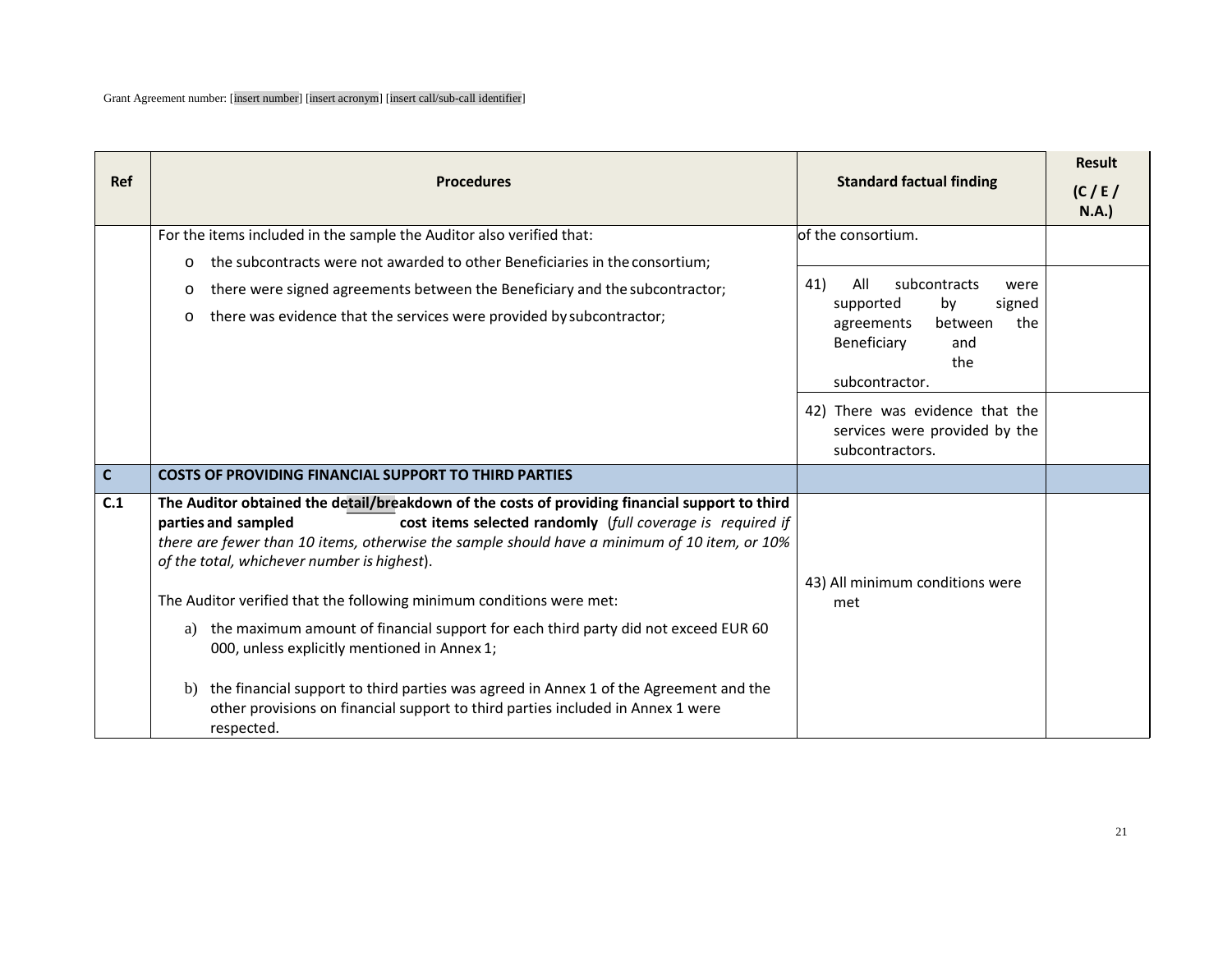| D   | <b>OTHER ACTUAL DIRECT COSTS</b>                                                                                                                                                                                                                                                                                                                                                                                  |                                                                                                                             |
|-----|-------------------------------------------------------------------------------------------------------------------------------------------------------------------------------------------------------------------------------------------------------------------------------------------------------------------------------------------------------------------------------------------------------------------|-----------------------------------------------------------------------------------------------------------------------------|
| D.1 | <b>COSTS OF TRAVEL AND RELATED SUBSISTENCE ALLOWANCES</b>                                                                                                                                                                                                                                                                                                                                                         | 44) Costs were incurred, approved<br>and reimbursed in line with                                                            |
|     | The Auditor sampled cost items selected randomly (full coverage is required if there<br>are fewer than 10 items, otherwise the sample should have a minimum of 10 item, or 10% of the<br>total, whichever number is the highest).                                                                                                                                                                                 | the Beneficiary's usual policy<br>for travels.                                                                              |
|     | The Auditor inspected the sample and verified that:                                                                                                                                                                                                                                                                                                                                                               | 45) There was a link between the<br>trip and the action.                                                                    |
|     | travel and subsistence costs were consistent with the Beneficiary's usual policy for<br>$\circ$<br>travel. In this context, the Beneficiary provided evidence of its normal policy for travel<br>costs (e.g. use of first class tickets, reimbursement by the Beneficiary on the basis of<br>actual costs, a lump sum or per diem) to enable the Auditor to compare the travel costs<br>charged with this policy; | 46)<br>The supporting documents<br>were consistent with each<br>other regarding subject of the<br>trip, dates, duration and |
|     | travel costs are correctly identified and allocated to the action (e.g. trips are directly<br>$\circ$<br>linked to the action) by reviewing relevant supporting documents such as minutes of                                                                                                                                                                                                                      | reconciled with time records<br>and accounting.<br>47) No ineligible costs or excessive                                     |
|     | meetings, workshops or conferences, their registration in the correct project account,<br>their consistency with time records or with the<br>dates/duration of the<br>workshop/conference;                                                                                                                                                                                                                        | or reckless expenditure was<br>declared.                                                                                    |
|     | o no ineligible costs or excessive or reckless expenditure was declared.                                                                                                                                                                                                                                                                                                                                          |                                                                                                                             |
| D.2 | DEPRECIATION COSTS FOR EQUIPMENT, INFRASTRUCTURE OR OTHER ASSETS<br>The Auditor sampled <b>Containery</b> cost items selected randomly (full coverage is required if there<br>are fewer than 10 items, otherwise the sample should have a minimum of 10 item, or 10% of the                                                                                                                                       | 48) Procurement rules, principles<br>and guides were followed.                                                              |
|     | total, whichever number is the highest).<br>For "equipment, infrastructure or other assets" [from now on called "asset(s)"] selected in the<br>sample the Auditor verified that:                                                                                                                                                                                                                                  | 49) There was a link between the<br>grant agreement and the asset<br>charged to the action.                                 |
|     | o the assets were acquired in conformity with the Beneficiary's internal guidelines and<br>procedures;                                                                                                                                                                                                                                                                                                            | 50) The asset charged to the action<br>traceable<br>to<br>the<br>was                                                        |
|     | they were correctly allocated to the action (with supporting documents such as<br>$\circ$<br>delivery                                                                                                                                                                                                                                                                                                             | accounting records and the<br>underlying documents.                                                                         |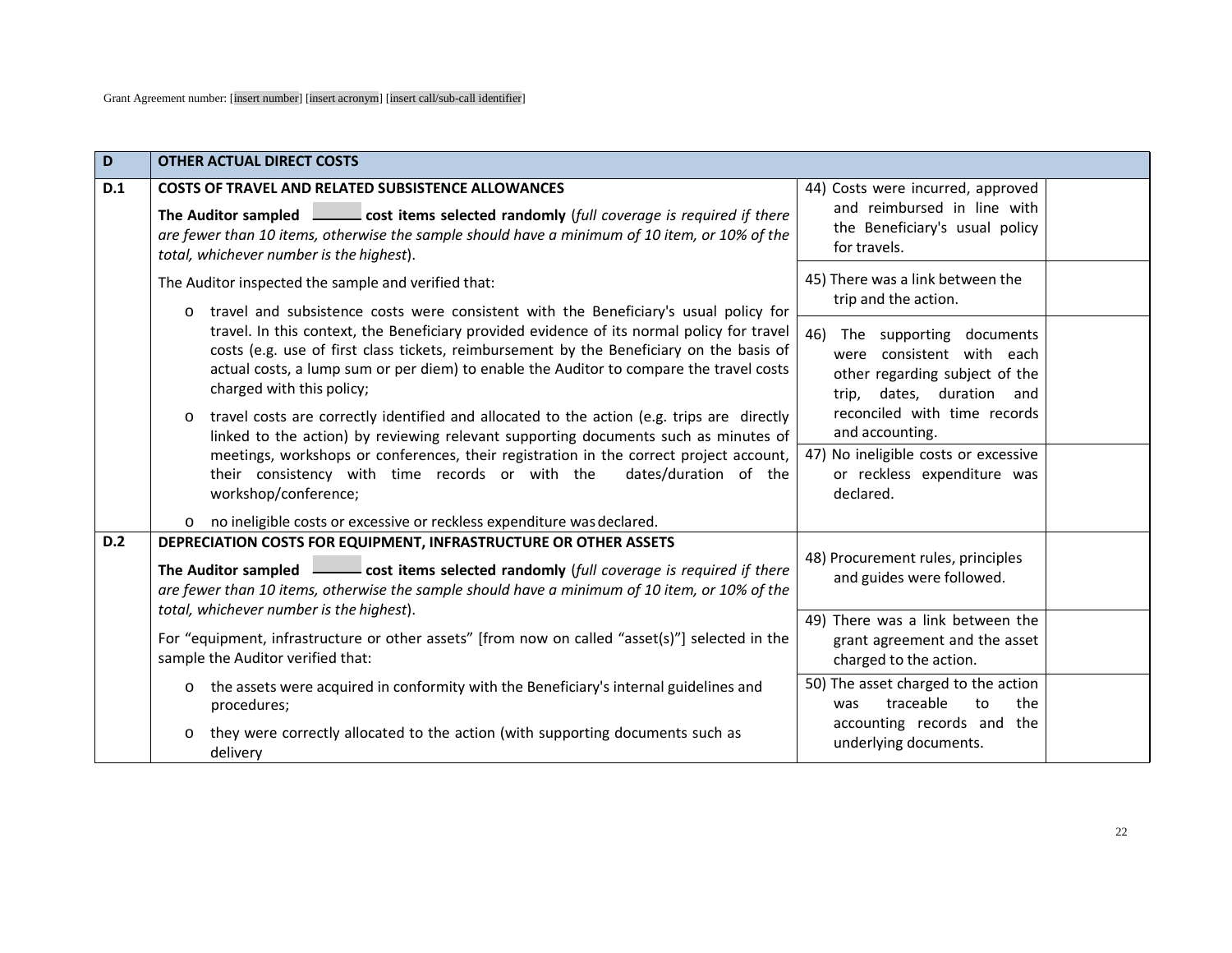|            | note invoice or any other proof demonstrating the link to the action)                                                                                                                                   | 51) The depreciation method used                                                                 |  |
|------------|---------------------------------------------------------------------------------------------------------------------------------------------------------------------------------------------------------|--------------------------------------------------------------------------------------------------|--|
|            | they were entered in the accounting system;<br>$\circ$                                                                                                                                                  | to charge the asset to the                                                                       |  |
|            | the extent to which the assets were used for the action (as a percentage) was supported<br>$\circ$<br>by reliable documentation (e.g. usage overview table);                                            | action was in line with the<br>applicable<br>of<br>rules<br>the<br>Beneficiary's country and the |  |
|            | The Auditor recalculated the depreciation costs and verified that they were in line with the<br>applicable rules in the Beneficiary's country and with the Beneficiary's usual accounting policy        | Beneficiary's usual accounting<br>policy.<br>52)<br>The<br>charged<br>amount                     |  |
|            | (e.g. depreciation calculated on the acquisition value).                                                                                                                                                | corresponded to the actual                                                                       |  |
|            | The Auditor verified that no ineligible costs such as deductible VAT, exchange rate losses,                                                                                                             | usage for the action.                                                                            |  |
|            | excessive or reckless expenditure were declared (see Article II.19.4 of the grant agreement).                                                                                                           | 53) No ineligible costs or excessive<br>or reckless expenditure were<br>declared.                |  |
| <b>D.3</b> | <b>COSTS OF OTHER GOODS AND SERVICES</b>                                                                                                                                                                | 54) Contracts for works or services                                                              |  |
|            | The Auditor sampled<br>cost items selected randomly (full coverage is required if there<br>are fewer than 10 items, otherwise the sample should have a minimum of 10 item, or 10% of the                | did not cover tasks described<br>in Annex 1.                                                     |  |
|            | total, whichever number is highest).                                                                                                                                                                    | 55) Costs were allocated to the                                                                  |  |
|            | For the purchase of goods, works or services included in the sample the Auditor verified that:                                                                                                          | correct action and the goods<br>were not placed<br>in the                                        |  |
|            | the contracts did not cover tasks described in Annex 1;<br>$\circ$                                                                                                                                      | of<br>durable<br>inventory                                                                       |  |
|            | they were correctly identified, allocated to the proper action, entered in the accounting<br>$\circ$<br>system (traceable to underlying documents such as purchase orders, invoices and<br>accounting); | equipment.<br>56) The costs were charged in line<br>the<br>Beneficiary's<br>with                 |  |
|            | the goods were not placed in the inventory of durable equipment;<br>$\circ$                                                                                                                             | accounting policy and were<br>adequately supported.                                              |  |
|            | the costs charged to the action were accounted in line with the Beneficiary's usual<br>$\circ$<br>accounting practices;                                                                                 | 57) No ineligible costs or excessive<br>or reckless expenditure were                             |  |
|            | no ineligible costs or excessive or reckless expenditure were declared (see Article II.19.4<br>$\circ$<br>of the grant agreement).                                                                      | declared.<br>For<br>internal<br>invoices/charges only the cost                                   |  |
|            | In addition, the Auditor verified that these goods and services were acquired in conformity with<br>the Beneficiary's internal guidelines and procedures, in particular:                                | element was charged, without<br>any mark-ups.                                                    |  |
|            | o if Beneficiary acted as a contracting authority within the meaning of Directive                                                                                                                       |                                                                                                  |  |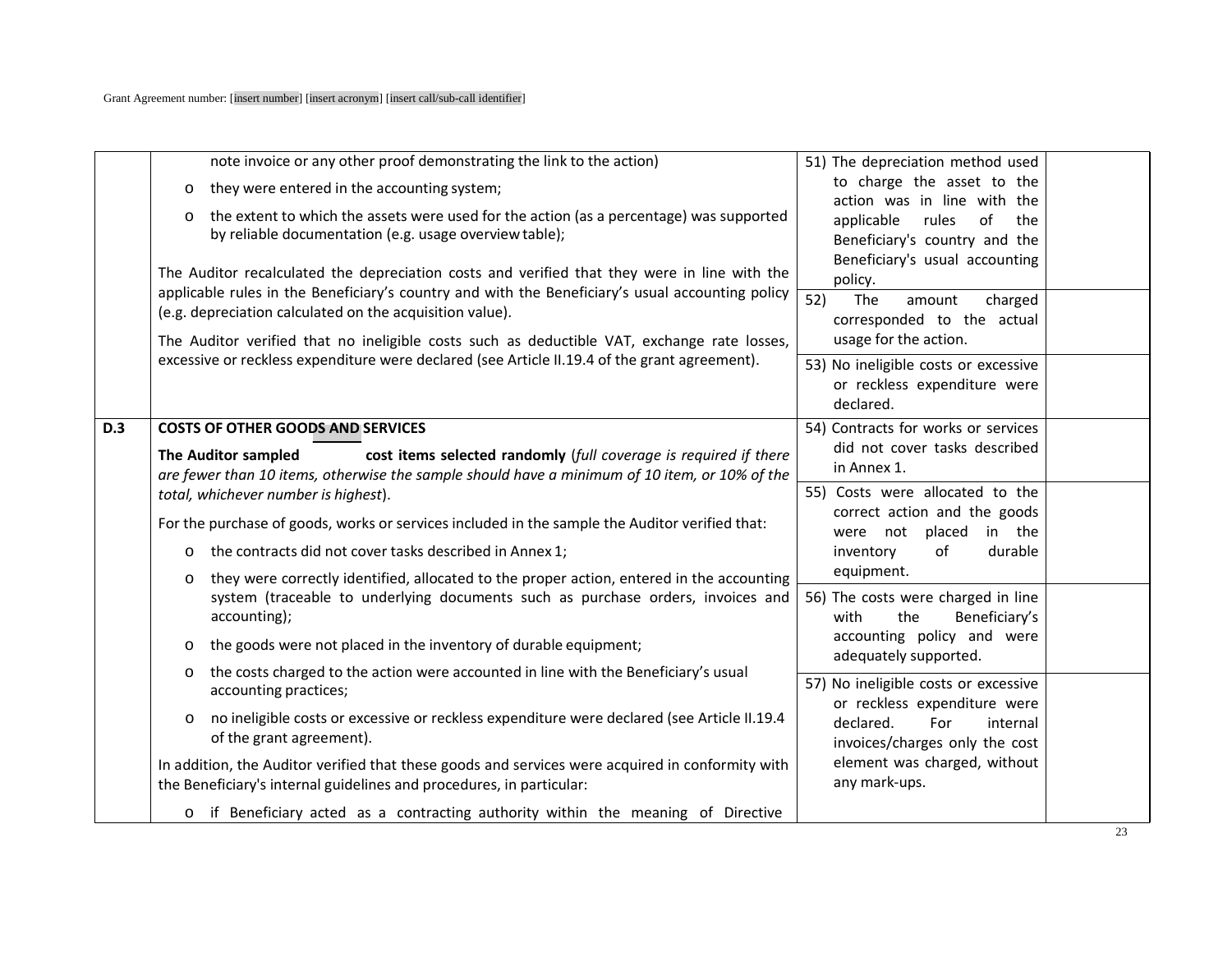|            | 2004/18/EC or of Directive 2004/17/EC, the Auditor verified that the applicable national<br>law on public procurement was followed and that the procurement contract complied<br>with the Terms and Conditions of the Agreement.                                                                                                                                                                                                                                                                          | 58) Procurement rules, principles<br>and guides were followed.<br>There were documents of                                                                                                                                                                                              |
|------------|-----------------------------------------------------------------------------------------------------------------------------------------------------------------------------------------------------------------------------------------------------------------------------------------------------------------------------------------------------------------------------------------------------------------------------------------------------------------------------------------------------------|----------------------------------------------------------------------------------------------------------------------------------------------------------------------------------------------------------------------------------------------------------------------------------------|
|            | if the Beneficiary did not fall into the category above, the Auditor verified that the<br>$\circ$<br>Beneficiary followed their usual procurement rules and respected the Terms and<br>Conditions of the Agreement.                                                                                                                                                                                                                                                                                       | requests to different providers,<br>different<br>offers<br>and<br>of the offers<br>assessment<br>before<br>selection of<br>the                                                                                                                                                         |
|            | For the items included in the sample the Auditor also verified that:                                                                                                                                                                                                                                                                                                                                                                                                                                      | provider in line with internal                                                                                                                                                                                                                                                         |
|            | the Beneficiary ensured best value for money (key elements to appreciate the respect of<br>$\circ$<br>this principle are the award of the contract to the bid offering best price-quality ratio,<br>under conditions of transparency and equal treatment. In case an existing framework<br>contract was used the Auditor also verified that the Beneficiary ensured it was<br>established on the basis of the principle of best value for money under conditions of<br>transparency and equal treatment); | procedures and procurement<br>rules. The purchases were<br>made in accordance with the<br>principle of best value for<br>money.                                                                                                                                                        |
|            | SUCH GOODS AND SERVICES INCLUDE, FOR INSTANCE, CONSUMABLES AND SUPPLIES,<br>DISSEMINATION (INCLUDING OPEN ACCESS), PROTECTION OF RESULTS, SPECIFIC EVALUATION<br>OF THE ACTION IF IT IS REQUIRED BY THE AGREEMENT, CERTIFICATES ON THE FINANCIAL<br>STATEMENTS IF THEY ARE REQUIRED BY THE AGREEMENT AND CERTIFICATES ON THE<br>METHODOLOGY, TRANSLATIONS, REPRODUCTION.                                                                                                                                  | (When different offers were<br>not collected the Auditor<br>explains the reasons provided<br>by the Beneficiary under the<br>caption "Exceptions" of the<br>Report. The JU will analyse this<br>information<br>evaluate<br>to<br>whether these costs might be<br>accepted as eligible) |
| <b>D.4</b> | AGGREGATED CAPITALISED AND OPERATING COSTS OF RESEARCH INFRASTRUCTURE                                                                                                                                                                                                                                                                                                                                                                                                                                     | 59) The costs declared as direct                                                                                                                                                                                                                                                       |
|            | The Auditor ensured the existence of a positive ex-ante assessment (issued by the SJU Services)<br>of the cost accounting methodology of the Beneficiary allowing it to apply the guidelines on<br>direct costing for large research infrastructures.                                                                                                                                                                                                                                                     | costs for Large Research<br><b>Infrastructures</b><br>(in<br>the<br>line of<br>appropriate<br>the<br>Financial Statement) comply                                                                                                                                                       |
|            | In the cases that a positive ex-ante assessment has been issued (see the standard factual<br>findings 59-60 on the next column),                                                                                                                                                                                                                                                                                                                                                                          | with<br>the<br>methodology<br>described in the positive ex-<br>ante assessment report.                                                                                                                                                                                                 |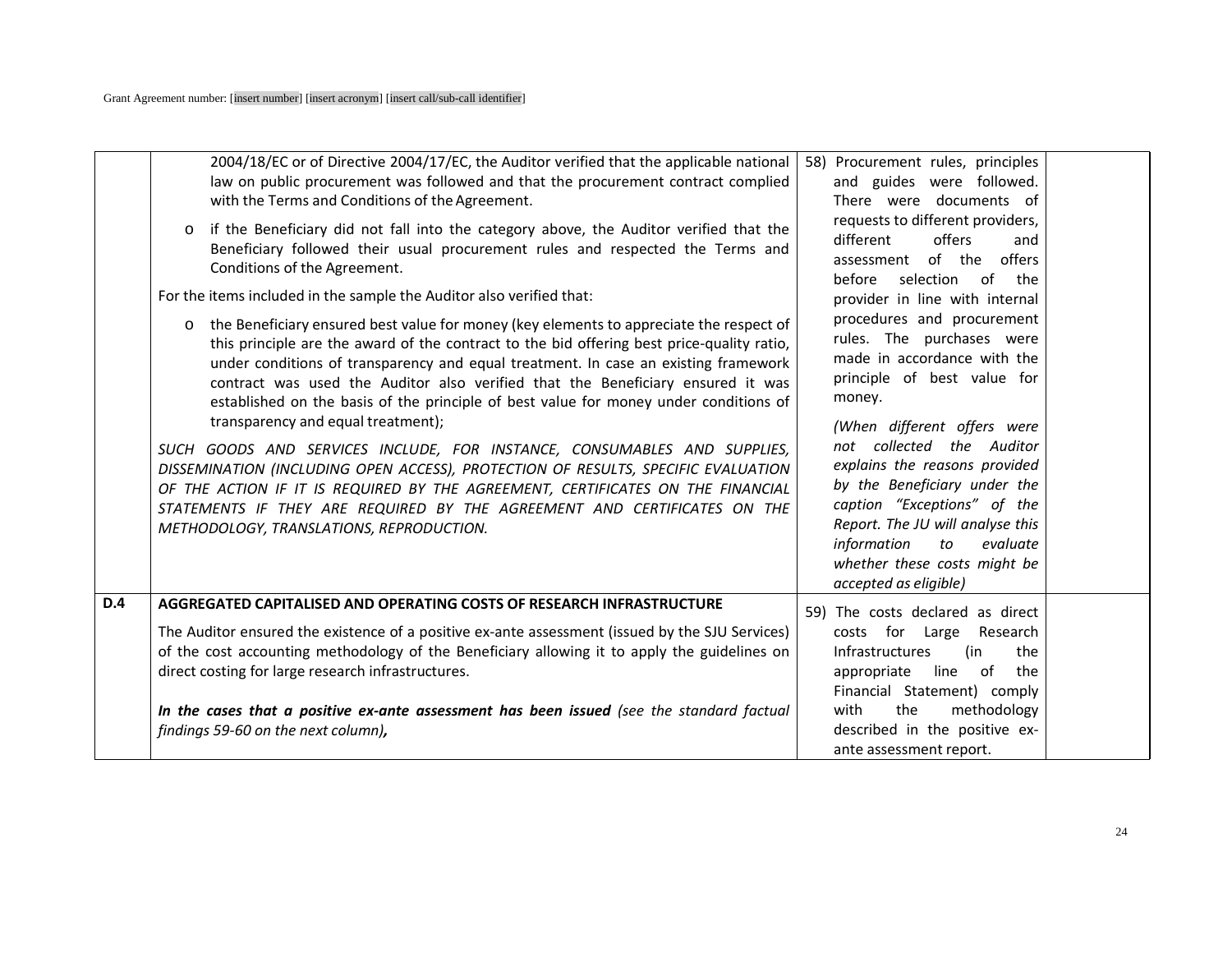|     | The Auditor ensured that the beneficiary has applied consistently the methodology that is<br>explained and approved in the positive ex ante assessment;<br>In the cases that a positive ex-ante assessment has NOT been issued (see the standard factual<br>findings 61 on the next column),                                                                                                                                                                                                                                                                                                                                                                                                                                                                                                                                                                                                                                                                                                                                                                                                                                                                                               | 60) Any difference between the<br>methodology applied and the<br>one positively assessed was<br>extensively described<br>and<br>adjusted accordingly.                                                       |  |
|-----|--------------------------------------------------------------------------------------------------------------------------------------------------------------------------------------------------------------------------------------------------------------------------------------------------------------------------------------------------------------------------------------------------------------------------------------------------------------------------------------------------------------------------------------------------------------------------------------------------------------------------------------------------------------------------------------------------------------------------------------------------------------------------------------------------------------------------------------------------------------------------------------------------------------------------------------------------------------------------------------------------------------------------------------------------------------------------------------------------------------------------------------------------------------------------------------------|-------------------------------------------------------------------------------------------------------------------------------------------------------------------------------------------------------------|--|
|     | The Auditor verified that no costs of Large Research Infrastructure have been charged as<br>direct costs in any costs category;<br>In the cases that a draft ex-ante assessment report has been issued with recommendation for<br>further changes (see the standard factual findings 61 on the next column),<br>The Auditor followed the same procedure as above (when a positive ex-ante assessment has<br>NOT yet been issued) and paid particular attention (testing reinforced) to the cost items for<br>which the draft ex-ante assessment either rejected the inclusion as direct costs for Large<br>Research Infrastructures or issued recommendations.                                                                                                                                                                                                                                                                                                                                                                                                                                                                                                                             | 61) The direct costs declared were<br>free from any indirect costs<br>items related to the Large<br>Research Infrastructure.                                                                                |  |
| E.  | <b>USE OF EXCHANGE RATES</b>                                                                                                                                                                                                                                                                                                                                                                                                                                                                                                                                                                                                                                                                                                                                                                                                                                                                                                                                                                                                                                                                                                                                                               |                                                                                                                                                                                                             |  |
| E.1 | a) For Beneficiaries with accounts established in a currency other than euros<br>The Auditor sampled<br>cost items selected randomly and verified that the exchange<br>rates used for converting other currencies into euros were in accordance with the following<br>rules established in the Agreement (full coverage is required if there are fewer than 10 items,<br>otherwise the sample should have a minimum of 10 item, or 10% of the total, whichever number<br>is highest):<br>COSTS INCURRED IN ANOTHER CURRENCY SHALL BE CONVERTED INTO EURO AT THE AVERAGE<br>OF THE DAILY EXCHANGE RATES PUBLISHED IN THE C SERIES OF OFFICIAL JOURNAL OF THE<br><b>EUROPEAN</b><br>UNION (https://www.ecb.int/stats/exchange/eurofxref/html/index.en.html ), DETERMINED<br>OVER THE CORRESPONDING REPORTING PERIOD.<br>IF NO DAILY EURO EXCHANGE RATE IS PUBLISHED IN THE OFFICIAL JOURNAL OF THE EUROPEAN<br>UNION FOR THE CURRENCY IN QUESTION, CONVERSION SHALL BE MADE AT THE AVERAGE OF<br>THE MONTHLY ACCOUNTING RATES ESTABLISHED BY THE COMMISSION AND PUBLISHED ON<br><b>ITS WEBSITE</b><br>(http://ec.europa.eu/budget/contracts_grants/info_contracts/inforeuro/inforeuro_en.cfm | 62) The exchange rates used to<br>convert other currencies into<br>Euros were in accordance with<br>the rules established of the<br>Grant Agreement and there<br>was no difference in the final<br>figures. |  |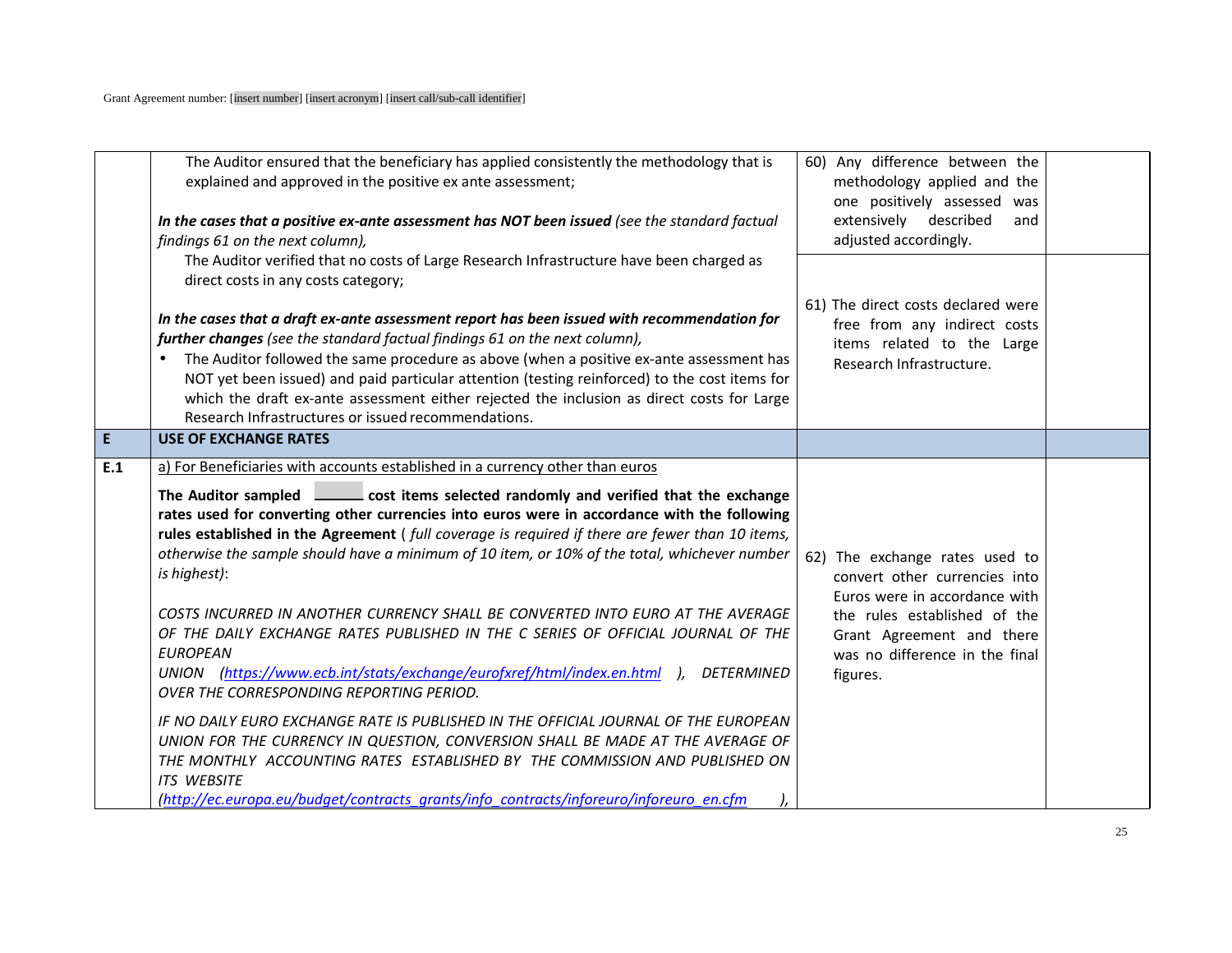| DETERMINED OVER THE CORRESPONDING REPORTING PERIOD. |  |
|-----------------------------------------------------|--|
|                                                     |  |
|                                                     |  |
|                                                     |  |
|                                                     |  |
|                                                     |  |
|                                                     |  |
|                                                     |  |
|                                                     |  |
|                                                     |  |
|                                                     |  |
|                                                     |  |
|                                                     |  |